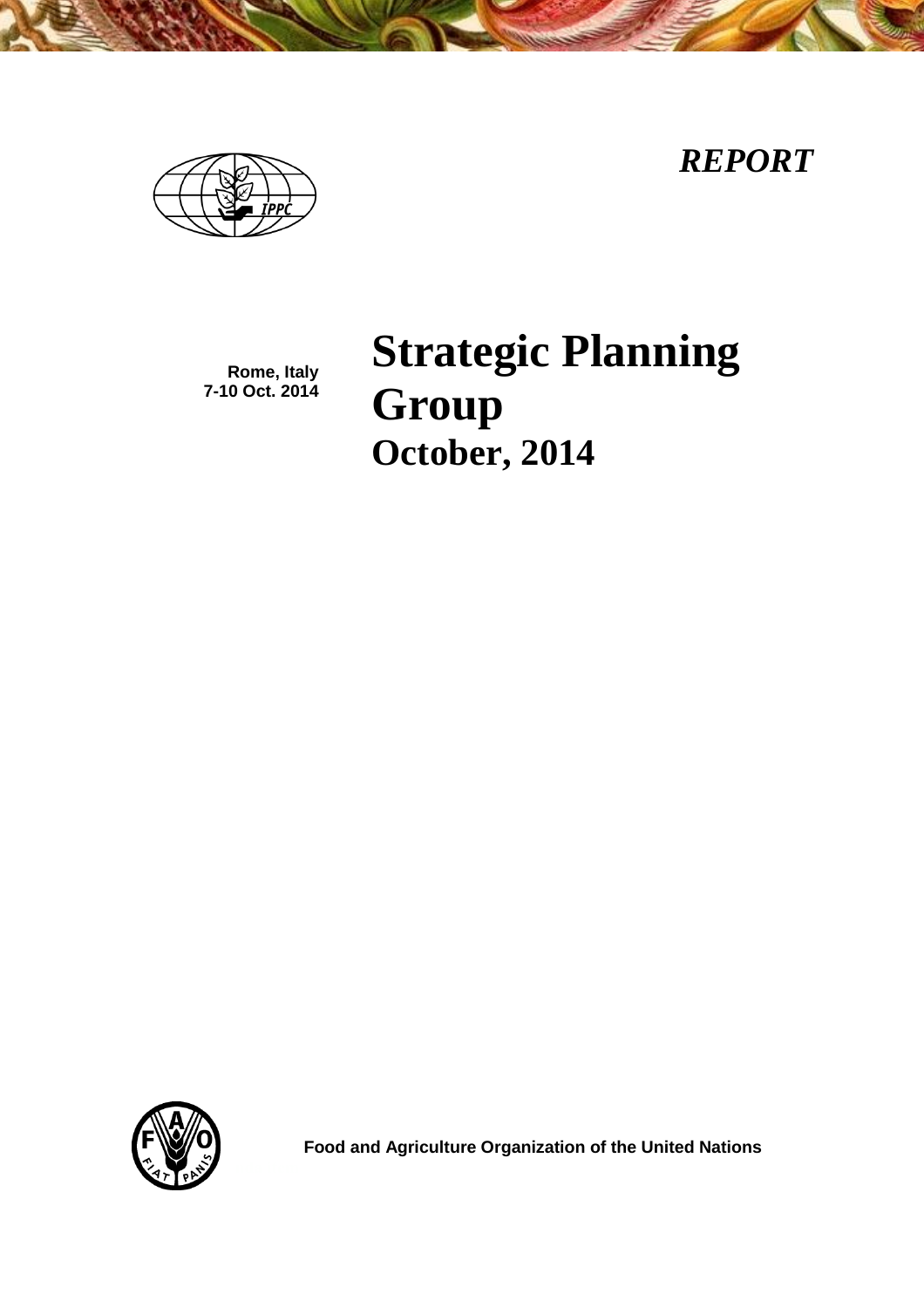# **Contents**

| 1.  |     |                                                                     |  |
|-----|-----|---------------------------------------------------------------------|--|
| 2.  |     |                                                                     |  |
| 3.  |     |                                                                     |  |
| 4.  |     |                                                                     |  |
| 5.  |     |                                                                     |  |
|     | 5.1 |                                                                     |  |
|     | 5.2 |                                                                     |  |
|     | 5.3 |                                                                     |  |
|     | 6.1 |                                                                     |  |
|     | 6.2 |                                                                     |  |
| 7.  |     |                                                                     |  |
| 7.1 |     |                                                                     |  |
|     | 7.2 | Resource mobilization – next steps to implement the IPPC strategy13 |  |
|     | 7.3 |                                                                     |  |
|     | 7.4 |                                                                     |  |
|     | 7.5 |                                                                     |  |
|     | 7.6 |                                                                     |  |
|     | 7.7 |                                                                     |  |
|     | 7.7 |                                                                     |  |
|     | 7.9 |                                                                     |  |
| 8.  |     |                                                                     |  |
| 9.  |     |                                                                     |  |
| 10. |     |                                                                     |  |
|     |     |                                                                     |  |

# **Annexes**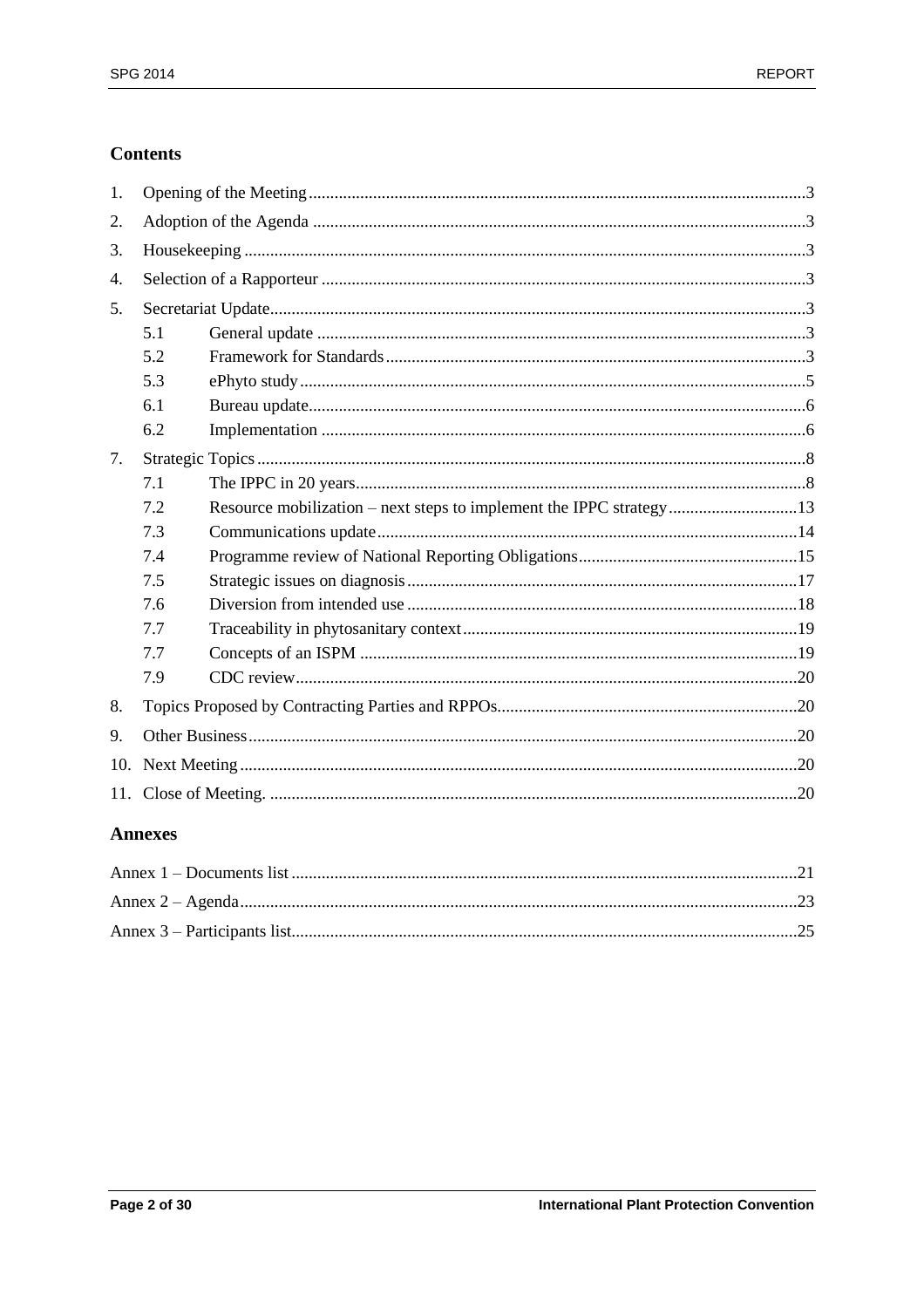# <span id="page-2-0"></span>**1. Opening of the Meeting**

- *[1]* Mr Peter THOMSON (New Zealand), Chairperson of the Strategic Planning Group (SPG), welcomed the participants. He informed the SPG that the IPPC Enhancement team would be observing parts of the meeting.
- *[2]* The IPPC Secretary also welcomed the participants noting that he looked forward to the discussions on the 20 vision of the IPPC. He invited the participants to introduce themselves.

# <span id="page-2-1"></span>**2. Adoption of the Agenda**

*[3]* The SPG adopted the agenda (Appendix 1).

# <span id="page-2-2"></span>**3. Housekeeping**

*[4]* The IPPC Coordinator introduced the Documents list (Appendix 2) and the Participants list (Appendix 3). Logistic arrangements were clarified.

# <span id="page-2-3"></span>**4. Selection of a Rapporteur**

*[5]* Mr Josiah M. SYANDA (Kenya) was elected as the Rapporteur.

# <span id="page-2-4"></span>**5. Secretariat Update**

# <span id="page-2-5"></span>**5.1 General update**

- [6] The IPPC Secretary gave an update on the activities of the Secretariat the past year<sup>1</sup>.
- *[7]* The IPPC Secretary informed the SPG that, for personal reasons, he had decided to leave the Organization by the end of December 2014.
- *[8]* The SPG thanked Mr Yukio YOKOI for his contributions to the Secretariat and wished him the best of luck in his future endavours.

# <span id="page-2-6"></span>**5.2 Framework for Standards**

- *[9]* The Standards Officer introduced the report from the meeting on the framework for standards and implementation, held in Punta Leone, Costa Rica, 25-29 August 2014, and explained in detail the framework developed $2$  including how to read it
- *[10]* The draft framework highlights and prioritizes areas of the Standards where guidance was needed and the gaps that exist. There was some confusion expressed by participants related to the chart itself.
- *[11]* He recalled that originally a Task Force on the Framework for IPPC standards met in Ottawa in September 2013 and the report of this meeting was presented to the SPG and the Standards Committee (SC). In November 2013, the SC established a subgroup of the SC to continue work on the development of the IPPC framework for standards and perform a gap analysis. The SC was urged by the Commission on Phytosanitary Measures (CPM) at CPM-9 (2014) to finalize the IPPC Framework for standards gap analysis and present it to the CPM once finalized. The SC in May 2014 revised and approved the Terms of Reference for the development of the Framework for IPPC standards and a gap analysis.
- *[12]* SPG comments on the framework for standards report and framework would be communicated to the SC through the SPG report. Comments from other subsidiary bodies would be solicited directly by the IPPC Coordinator. The final recommendations, with the feedback from the other subsidiardy bodies, would be presented to the CPM as a narrative.

l <sup>1</sup> 14\_SPG\_2014\_Oct Rev.1

<sup>&</sup>lt;sup>2</sup> <https://www.ippc.int/publications/2014-08-report-framework-standards-and-implementation>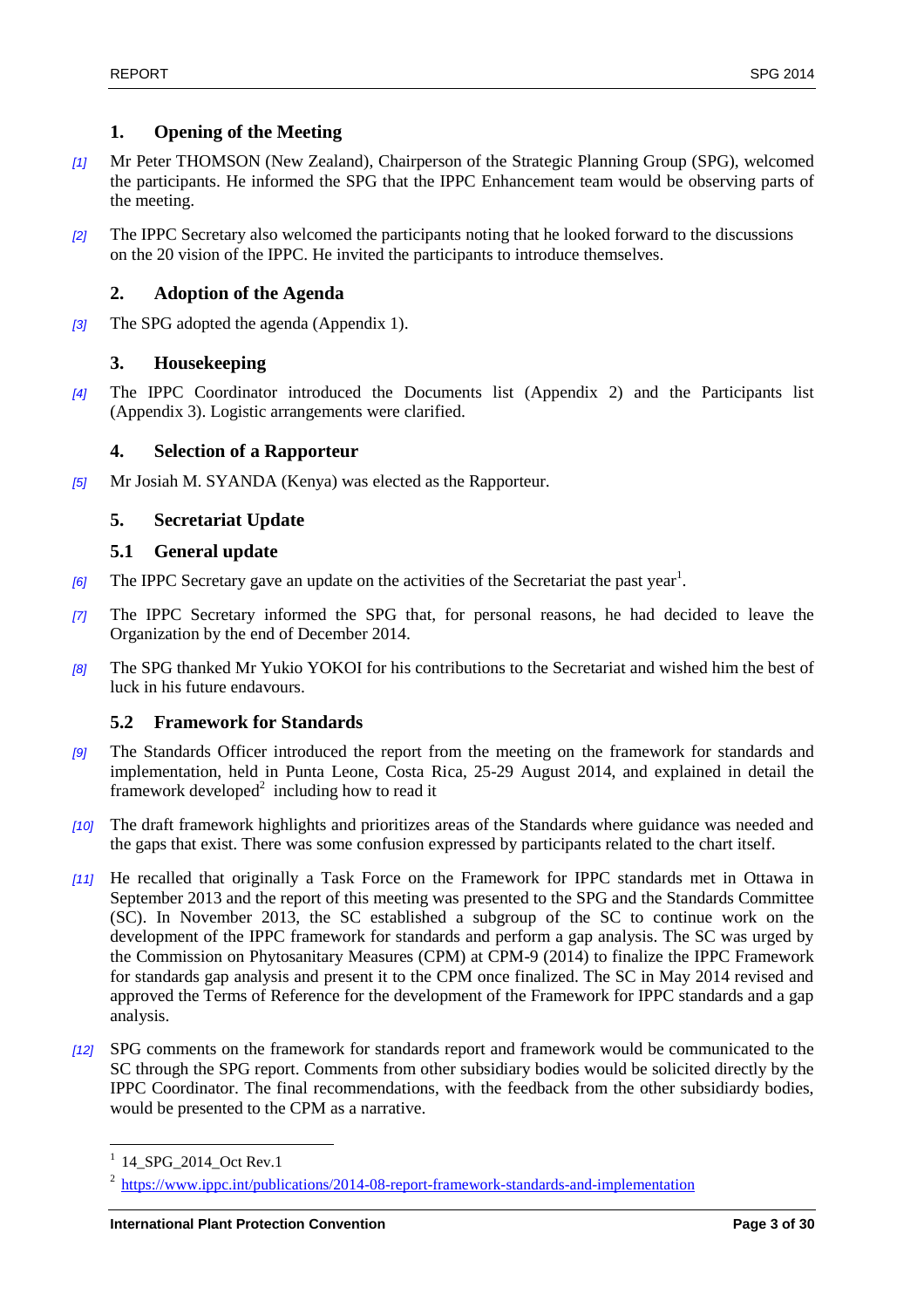- *[13]* As to the presentation of the Framework, SPG members found the blank spaces may be confused with gaps, and they made suggestions as how to present the gaps in a different manner (e.g. by presenting gaps in red text and incorporated into the other columns; providing additional information above the table on how to read it or inserting "no gap" in the relevant column). Additionally, it was suggested that the table may be presented in different manners according to the audience because it was felt that the current format might be good for internal purposes, but that it may benefit from being modified for external presentation, and in that case also used for communication efforts.
- *[14]* Several members sought clarifications regarding the purpose of the framework. The SPG discussed whether the framework should be used solely for standards, or should be broadened to include all areas of the IPPC. Most members felt that on one hand the Framework could assist in leading the IPPC in its transition towards increased collaboration between the IPPC areas, on the other that the Framework had not been developed with full participation of all these areas. Since the original task to revise the Framework (which arose in connection with revision of the standard setting procedure), the strategy for implementation has been agreed to by CPM and hence, the SPG agreed that implementation should be considered in the Framework.
- *[15]* The SPG discussed the way forward. One member suggested that two products could be extracted from the framework: (i) the original purpose of identifying gaps in standards (for CPM presentation); (ii) the broader picture on implementation which would include the full CPM programme (which would need more dialogue and work). The SPG discussed this two step approach, and felt that the Framework would be a good starting point for a full gap analysis, where all groups would be needed to input. The SC Chairperson, however, noted that pulling out the standards only from the framework would not contribute to an integrated IPPC work programme. The SPG finally agreed to keep the Framework as one product only encompassing all areas of the IPPC. The SPG also suggested that the Secretariat finalize the Framework, after SC discussions and after having received input from the other subsidiary bodies (National Reporting Obligations Advisory Group -NROAG and Capacity Development Committee - CDC).
- *[16]* One member raised the issue that the Framework did not address climate change and he suggested that guidance on how to address these uncertainties would add value. Updating ISPM 11 to include guidance on climate change (either by amending the core text or by adding an appendix on where to retrieve reliable information on the subject), he felt, would address a gap. The Chairperson of the Framework meeting, Mr Bart ROSSEL (Australia) explained that the group had considered this issue but had not been able to identify opportunities for harmonization. The meeting had agreed that this issue could be discussed further.
- *[17]* The member further expressed concern that economic analysis in PRA had not been identified as high priority. He stressed the fact that contracting parties (CPs) have difficulties in conveying the economic importance of implementing and applying IPPC standards and guidance. For communication purposes, conveying the cost benefits of implementing the IPPC and its standards would be valuable and of assistance to CPs. Hence, economic analysis (in pest risk analysis –PRA- or elsewhere) should be a key priority for the IPPC. The SPG agreed that this issue should be a priority. The IPPC Coordinator noted that it could be discussed further with the recently hired communications expert.
- *[18]* The SPG discussed whether it would be appropriate to delay the call for topics until the Framework had been fully developed, and the gaps of the full work programme had been identified. Several members supported a delay. They noted that the delay would not be linked to the identification of a second priority topic on implementation, and that CPM-9 (2014) had considered blocking additions to the list of topics until the framework had been developed and adopted, hence CPM-11 (2016) may not wish to add new topics in any case. Additionally, the SC Chairperson recalled that the SC may continue to propose urgently needed topics.
- *[19]* Several other members did not support the delay because they felt the work on standards should not be affected by the work on implementation. They also found that the call is a way of understanding what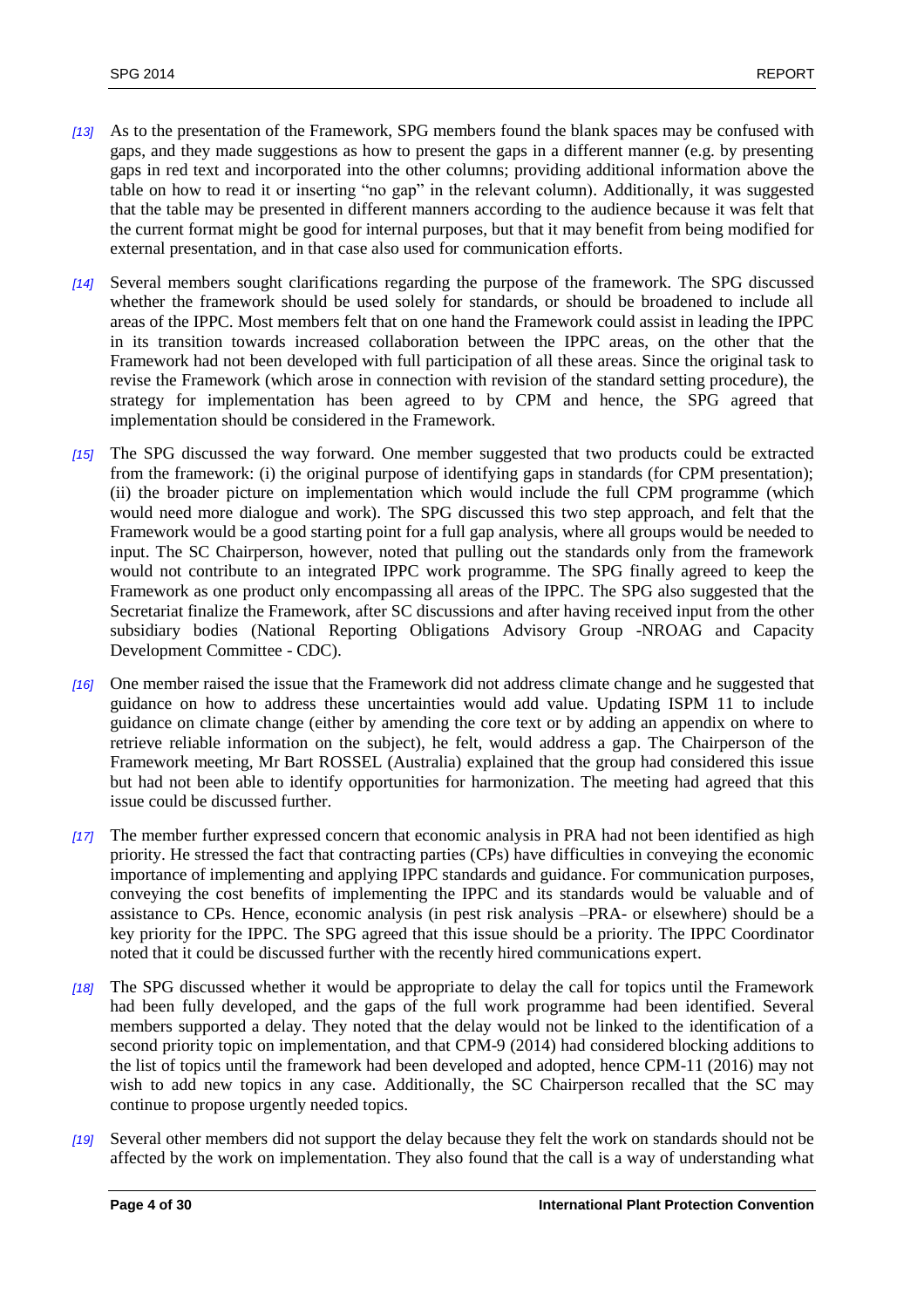standards CPs feel as necessary. Calling for topics does not imply they will be immediately be included in the list of topics by the CPM, but this should not be a deterrent from making a call.

- *[20]* The SPG finally agreed to support a call for topics in 2015 and in this call, proposals for revisions to existing standards could also be submitted.
- *[21]* The SPG:
	- (1) *asked* the Secretariat to solicit comments from all IPPC subsididary bodies, produce a full Framework for IPPC standards and implementation for presentation to the next SPG meeting (2015) and then present it for adoption by CPM-11 (2016).
	- (2) *supported* a call for topics in 2015.
	- (3) *suggested* the SC may consider the outputs from the Framework for standards meeting, but did not feel the Framework was finalized enough to be used as a basis for prioritising topics.
	- (4) *invited* contracting parties to send written comments on the report of the Framework for standards meeting, and on the Framework for standards to their SC members from their region.

## <span id="page-4-0"></span>**5.3 ePhyto study**

- *[22]* The IPPC Coordinator provided an oral update. He noted that a successful meeting had been held in Wageningnen, The Netherlands, 30 June – 3 July 2014.
- *[23]* On this occasion, several technical issues were discussed and it was found that many of these will need further examination. The group also discussed a STDF project proposal related to the development of specific protocols for ePhyto and capacity development. The proposal will be developed in October for submission in December 2014 and if approved, would likely open up interest from other donors when they learn about the STDF interest in ePhyto.
- *[24]* He mentioned that some members of the steering group had wished to further explore point-to-point with harmonized terminology and environment instead of a hub, because it is sometimes perceived as fairly low cost whereas a hub would add some costs.
- *[25]* The SPG discussed the advantages and disadvantages of the two systems and generally found that a hub would best address IPPC needs because it would ensure harmonization in the longer-term and could provide an opportunity for cost recovery. Point-to-point would not allow for IPPC to cost recover for maintaining ePhyto harmonization of terms and codes.
- *[26]* Several developing country members also noted advantages of a hub from their perspective, namely that a unified holistic approach could prove an opportunity for developing countries because the IPPC would be able to provide standard training and assistance. A point-to-point would not allow for this approach as easily and countries would have to rely on their own resources.
- *[27]* The SPG further discussed how the cost recovery could effectively been done, noting concerns from some members due to challenges at a national level. Ideally, industry would carry the cost of both the issuance of the phytosanitary certificates and the IPPC cost, but in many cases it may not be possible to charge industry with additional IPPC cost unless it is directly related to maintaining harmonized terms and codes, as countries may only be able to charge actual issuance costs. The SPG Chairperson, and member of the ePhyto Steering group, clarified that various charging options are being discussed.

The IPPC Coordinator further noted that the steering group is investigating having a web-based interface. This would allow countries that do not have their own internal system to still use the hub, thereby broadening the use of the hub to more countries.

*[28]* He concluded that activities on ePhyto are moving quickly, that countries express continued support and interest, and that the group is making good progress on its tasks. Most likely, a concrete ePhyto proposal will be made to CPM-10 (2015), although it depends on whether it is possible at this time to assess the cost of the system. Additionally, other activities on ePhyto to be carried out in the near future, include presentations in regional workshops to create ePhyto awareness, potentially a regional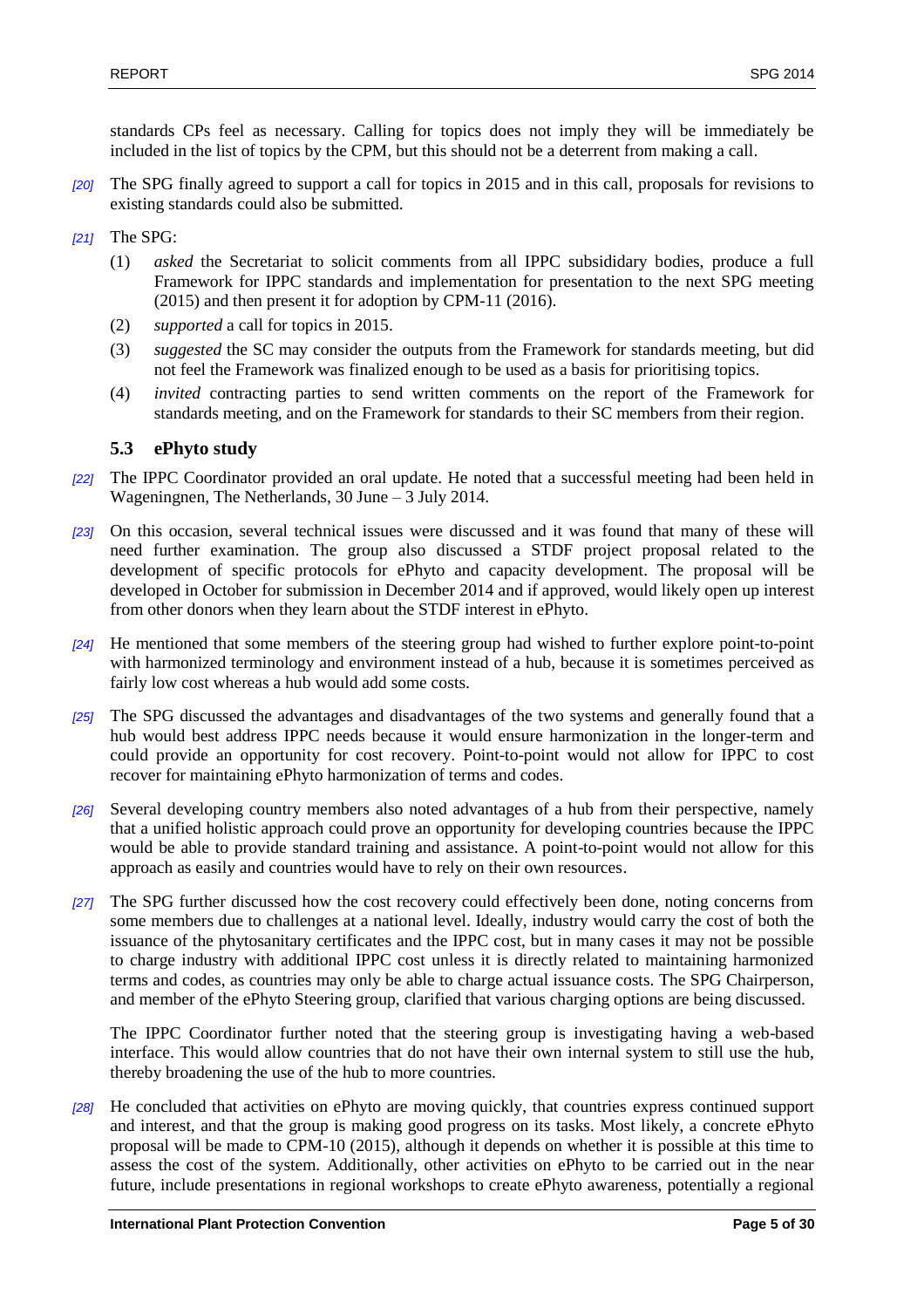African workshop on ePhyto, and a CPM side session to explain what is intended with electronic certification and to get a joint understanding from CPs.

- *[29]* The CPM Chairperson reiterated the strong interest from countries and the need for moving forward with ePhyto. To this effect the Republic of Korea will make a donation to hold a Global ePhyto symposium probably in late 2015.
- *[30]* The SPG:
	- (5) *noted* the update from the ePhyto Steering Group.
	- (6) *supported* the idea of an ePhyto hub.
	- (7) *thanked* the Republic of Korea for the generous donation to hold a global ePhyto symposium.

# <span id="page-5-0"></span>**6.1 Bureau update**

- *[31]* The CPM Chairperson, Ms Kyu-Ock YIM (Republic of Korea), gave an oral update on the Bureau June 2014 and October 2014 meetings.
- [32] She referred to the reports and updates posted on the International Phytosanitary Portal (IPP)<sup>3</sup>.
- *[33]* In June, the Bureau discussed the framework for standards, the concept of a standard, how to tackle the large number of diagnostic protocols forecasted to be finalized soon, and the Enhancement study among other things. The discussions included interest in a vision of the IPPC in 20 years, which was included on this SPG agenda. Additionally, she noted that the Bureau had confirmed the urgent need for a communications expert to be hired by the Secretariat, and thanked the USA for providing funding for this.
- *[34]* She informed the SPG on the participation of the Bureau members in several IPPC meetings during the past months, noting that the Bureau will also be present in the Technical Consultation among regional plant protection organizations (TC-RPPO). The Bureau is also making efforts to strengthen linkages with FAO, e.g. by meeting with senior management of the Agriculture and Consumer Department when at FAO.
- *[35]* She recalled that the Enhancement study will provide a first draft for Bureau comments by end December 2014 and that a questionnaire will be sent out soon for national plant protection organizations (NPPOs) to provide their input. The Chairperson highlighted the need for swift collaboration in providing responses to these. The final study will be presented to CPM-10 (2015).
- *[36]* Lastly, she recalled that success stories and concerns should be submitted soonest for showcasing at CPM. The Secretariat will add a note on this on the IPP.
- *[37]* The SPG:
	- (8) *noted* the Bureau 2014 update.

# <span id="page-5-1"></span>**6.2 Implementation**

- *[38]* The IRSS Officer summarized the main outcomes of the Open-ended Working Group on Implementation<sup>4</sup>. He noted that the group developed a high level pilot project on surveillance which would run for 5-7 years, and that before the end of that programme, 1-2 other priorities should be identified and agreed to by the CPM. He also highlighted the main desired outcomes from the implementation programme; what will be presented to CPM, and; how it was envisaged that the programme would interact with other IPPC priorities.
- *[39]* He clarified that the group had wished a balance between a transparent programme and ability to progress on the activities swiftly.

l

<sup>&</sup>lt;sup>3</sup> CPM Bureau reports are available at: https://www.ippc.int/core-activities/governance/bureau

<sup>&</sup>lt;sup>4</sup> [OEWG Implementation 2014 August Report;](https://www.ippc.int/publications/report-open-ended-working-group-implementation-2014) CRP\_02\_SPG\_2014\_Oct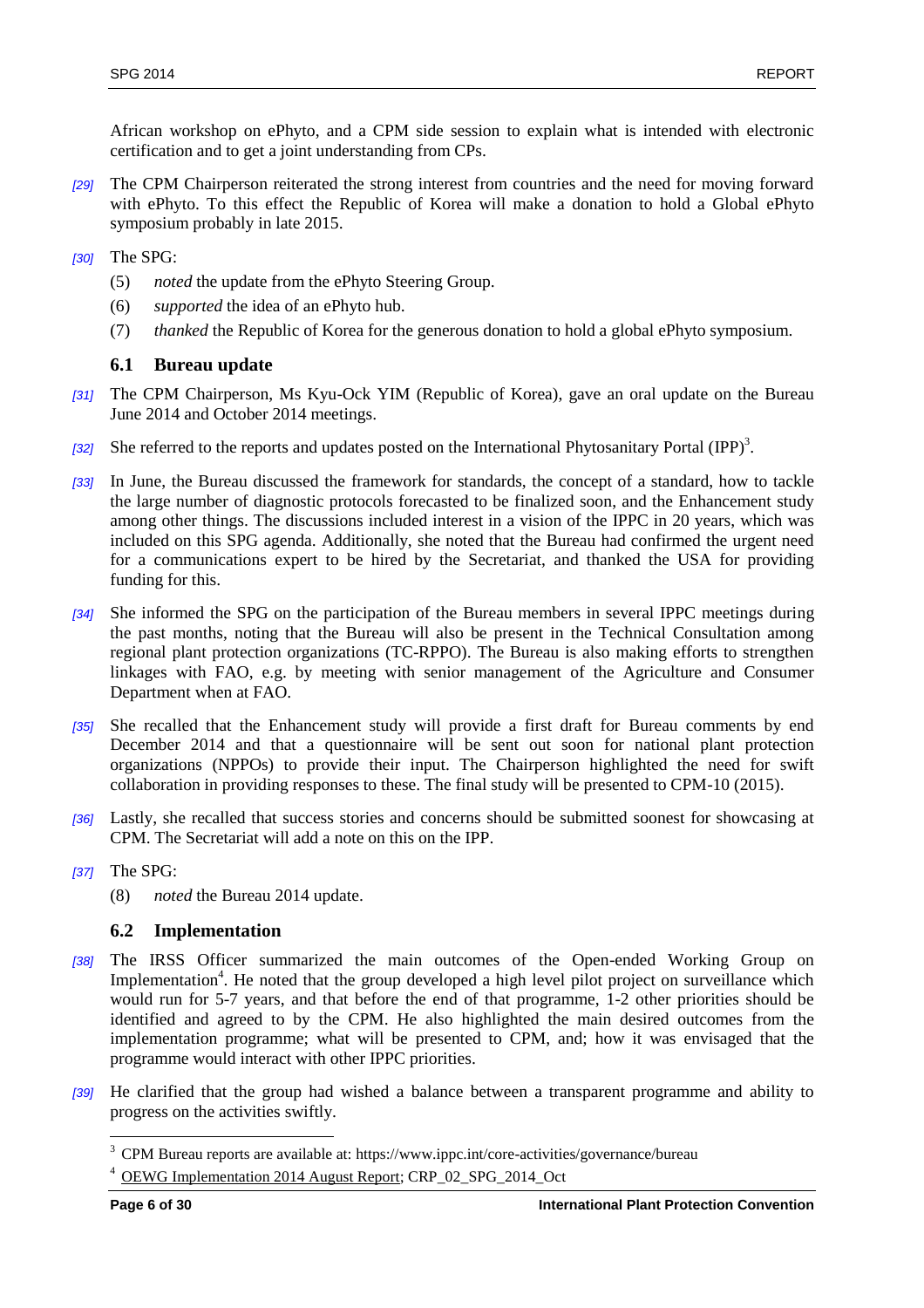- *[40]* He solicited discussion from the SPG on the expectations, possibilities and resources needed and available for the pilot programme.
- *[41]* Several members expressed concern that the report did not emphasize creating synergies between standard setting and implementation.
- *[42]* It was clarified that creating synergies between all IPPC areas was the underlying principle of the discussions and had not been spelled out in the report because it had seemed evident to the group. The SPG asked that this be emphasized in the presentation of the pilot to the CPM, specifying that the Secretariat, in developing the pilot programme work plan and budget, would work across all areas and in consultation with all subsidiary bodies to have a holistic implementation approach and programme.
- *[43]* The SPG discussed the resource aspects in detail.
- *[44]* Several members sought clarifications regarding resource allocation to the implementation priorities that will be set by CPM and if some of the resources will still be allocated to the specific current activities.
- *[45]* In response to this, it was clarified that considering implementation was adopted as a priority by CPM, and if additional extrabudgetary resources are not idenfitifed, a shift from standard setting and governance (the areas with the highest IPPC RP allocation), or any other area of work, towards implementation could be necessary. Capacity development and IRSS funds are typically extrabudgetary and are earmarked for specific activities that are decided on in discussion with the donor. As to the future budget, it was clarified that the intent was to have a substantial focus on implementation, but that the IPPC budget should also allocate funds to other areas not directly related to the implementation topic.
- *[46]* The Standards Officer expressed concern about potential cuts in the standard setting programme because a potential shift in focus from standard setting may come at a cost of not facilitating the development of standards. For instance it may influence the adoption of DPs (28 forecasted for 2015- 16). The DPs are surveillance tools and therefore fit the implementation programme perfectly, but with cuts they would not be submitted for adoption. This would also have a negative effect on engaging experts.
- *[47]* The SC Chairperson queried how the implementation programme linked to all the surveillance work already done. She was concerned that current surveillance activities within standard setting would be put on hold until the pilot work programme would be adopted. Also, she noted, significant resources had already been budgeted for the surveillance activities. It was clarified that the existing work would feed into the pilot and that it would not be held up while waiting for CPM adoption of the work programme. Hopefully, the pilot programme would be able to gather and coordinate the work already carried out, and identify potential gaps which may need additional resources.
- *[48]* The Standards Officer noted that the links between the areas are already present and that it is likely more a question of focussing clearly on these links. He agreed that the implementation programme could be used to achieve this. He also stressed the fundamental role of IRSS which, through its reviews, can assess if there are issues that should be addressed by, e.g. the SC or the CDC.
- *[49]* The Secretariat informed the possibility of applying for STDF funds is being investigated, however, it should be appreciated that STDF already provides funding to IPPC capacity development projects, and does not have unlimited funds.
- *[50]* The SPG discussed next steps for the pilot.
- *[51]* Members queried whether the pilot would contain a mission statement, an operational plan to realize the mission, and a budget. A budget would be paramount to have informed discussions about the resource situation. It was also queried whether the pilot envisaged a monitoring and evaluation programme to measure its impact.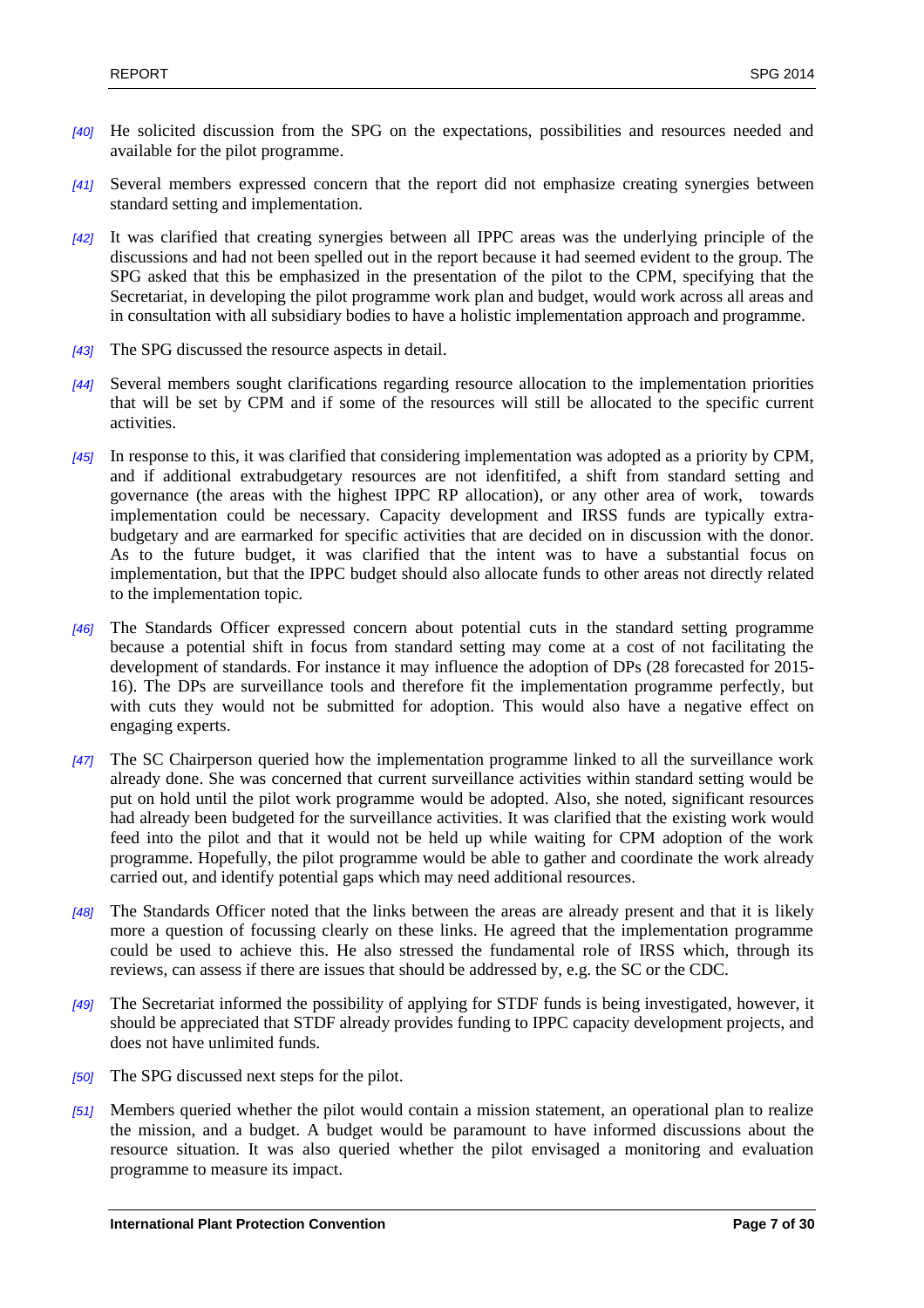- *[52]* The Secretariat clarified that the final pilot proposal will present also a budget, and that this will include potential financial implications for the Secretariat budget allocation. Hence, when the CPM adopts the overall pilot programme work plan and budget, it will also agree to the the possible budget implications for the other activities of the IPPC. As to the monitoring and evaluation, it was explained that this was encompassed in the indicators of success and risks that might cause the programme not to succeed.
- *[53]* The Secretariat also clarified that the detailed workplan of the pilot will be initiated by the Secretariat, and the CPM informed of the outcomes. The CPM will not be asked to adopt any further detailed workplans. At CPM-11, when the initial outcomes will be reported, a plan for setting future priorities topics will be also presented for adoption.
- *[54]* The OEWG had suggested that the Secretariat should devise a model for coordinating the programme. The SPG acknowledged that very strong coordination (Secretariat and subsidiary bodies) was important for carrying out the implementation programme successfully while the Bureau would provide overall guidance. The SPG recommended the Secretariat to modify the "Proposed steps for development" to ensure this was emphasized for presentation to CPM. The SPG encouraged the Secretariat to have an Implementation Team with representatives from all areas of the Secretariat and also devise a coordinated programme.
- *[55]* The SPG strongly supported the idea that the Secretariat develop a combined work programme in the future.
- *[56]* The SPG:
	- (9) *noted* the update on the Pilot programme for implementation.
	- (10) *noted* that, if additional extrabudgetary resources are not idenfitifed, it may be necessary to shift regular programme funding from standard setting and governance to implementation.
	- (11) *noted* that extrabudgetary funding possibilities are being investigated by the Secretariat, and encouraged CPs to provide resources for the implementation programme.
	- (12) *recommended* the Secreatriat to have a very strong coordination (Secretariat and subsidiary bodies) of the implementation programme, as this would be imperative for its success, and asked the Secretariat to modify the "Proposed steps for development, approval and management of a strategic work plan development<sup>5</sup><sup>3</sup> to ensure this was emphasized for presentation to CPM-10 (2015).
	- (13) *noted* that the Bureau would provide overall guidance to the Secretariat for the coordination of the implementation programme.

# <span id="page-7-0"></span>**7. Strategic Topics**

# <span id="page-7-1"></span>**7.1 The IPPC in 20 years**

- *[57]* The IPPC Coordinator informed the SPG that thirteen papers expressing the vision for IPPC in 20 years had been submitted following the SPG October 2013 suggestion that members submit a twopage paper to the Secretariat to be presented to this meeting. The intention of this exercise was to provide a perspective on the potential role of the IPPC in the next 10 years and beyond, both in terms of consideration of the relevance of the IPPC in the future and major challenges and trends for its work. He expressed gratitude for the many contributions because this also validated SPG's role in providing horizontal strategic guidance.
- *[58]* He suggested that a standing agenda item "future-casting" be added to the SPG agenda for the group to regularly make horizontal scans for future threats and opportunities (identify what has changed the

l

<sup>5</sup> CPR\_02\_SPG\_2014

<sup>6</sup> 06\_SPG\_2014\_Oct A/B/C/D/E/F/G/H/I/J/K/L/M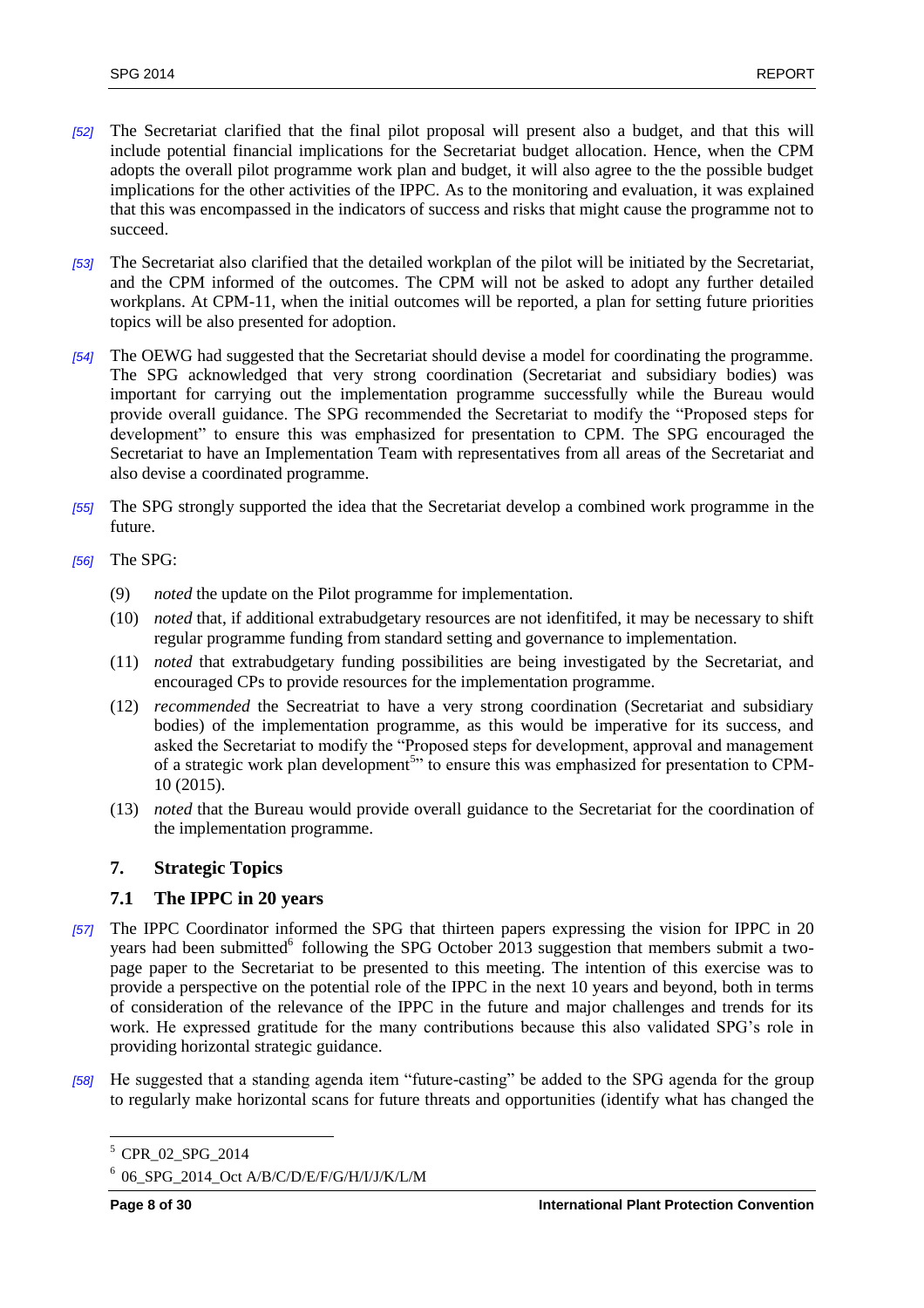past year, and choose one item to drive forward). The SPG agreed that this would be a positive result of the discussions. This should be done with reference to the IPPC strategic framework.

- *[59]* The SPG agreed that the main outcomes of the discussions should be:
- *[60]* –a prioritized list (5-10) of likely future scenarious for the IPPC that can be investigated further in the coming years with first key actions that would need to be taken to address these.
- *[61]* identifying current processes that could be modified to address urgent needs for change.
- *[62]* The SPG Chairperson suggested that the discussions should focus around the themes that members had identified. He also reflected on the task noting there is no right answer as to what the future may bring, because thinking back 20 years, a number of things in the world have not changed significantly, while others have changed dramatically. For this reason, he started the discussions by asking the group reflect on the major changes within IPPC and plant health the past 20 years.
- *[63]* The SPG identified the following changes (numbers to not indicate priority):
	- (1) Changes in technology enhanced and real time communication thus resulting in better cooperation between contracting parties (lastest e.g. ePhyto). This helps trade because misunderstandings or problems can be resolved more quickly.
	- (2) More standards developed In 1994, there was only one IPPC standard, whereas there are numerous today and countries use them in a natural way.
	- (3) Growth in IPPC membership Has had a positive effect on inter-country communication and trade leading to globalization.
	- (4) Increase in membership from the developing countries has added value by aiding the countries' economies, their capacity in implementing the standards and their ability to understand the importance and value of IPPC.
	- (5) Diversity and complexity of the trading environment: Countries trade globally, 20 years ago trade was often limited to specific regions; great increase in the types of products traded internationally; market access has improved globally; trade has changed from trade between individual countries to trade between trading blocks.
	- (6) SPS and environmental conventions have increased.
	- (7) IPPC has strengthened its role in the international phytosanitary community, and mention of IPPC is now frequent.
	- (8) The cooperative approach within the IPPC has improved, from prevalent mistrust to constructive dialogues, coordination and solutions.
	- (9) CPM sessions have facilitated dialogue and harmonization (previously FAO Conference would meet every two years, and the participants would not be plant health persons).
	- (10) RPPOs have been formed and grown in strength, being able to proficiently assist NPPOs.
	- (11) Common language of plant health issues have aided international dialogue.
	- (12) IPPC has increased attention to communication and capacity development to the benefit of countries.
	- (13) The IPPC has helped break down trade barriers and the implementing the IPPC standards in national legislation has become more common.
	- (14) Seasonality is a thing of the past; trade has expanded with the consequence of increased pest risks.
	- (15) Globalization Greater awareness of what goes on in the world; the world is becoming smaller and there is more participation in IPPC activities.
	- (16) IPPC Secretariat has matured and increased the services provided.
	- (17) Countries have established NPPOs which has greatly influenced the countries' work on plant protection.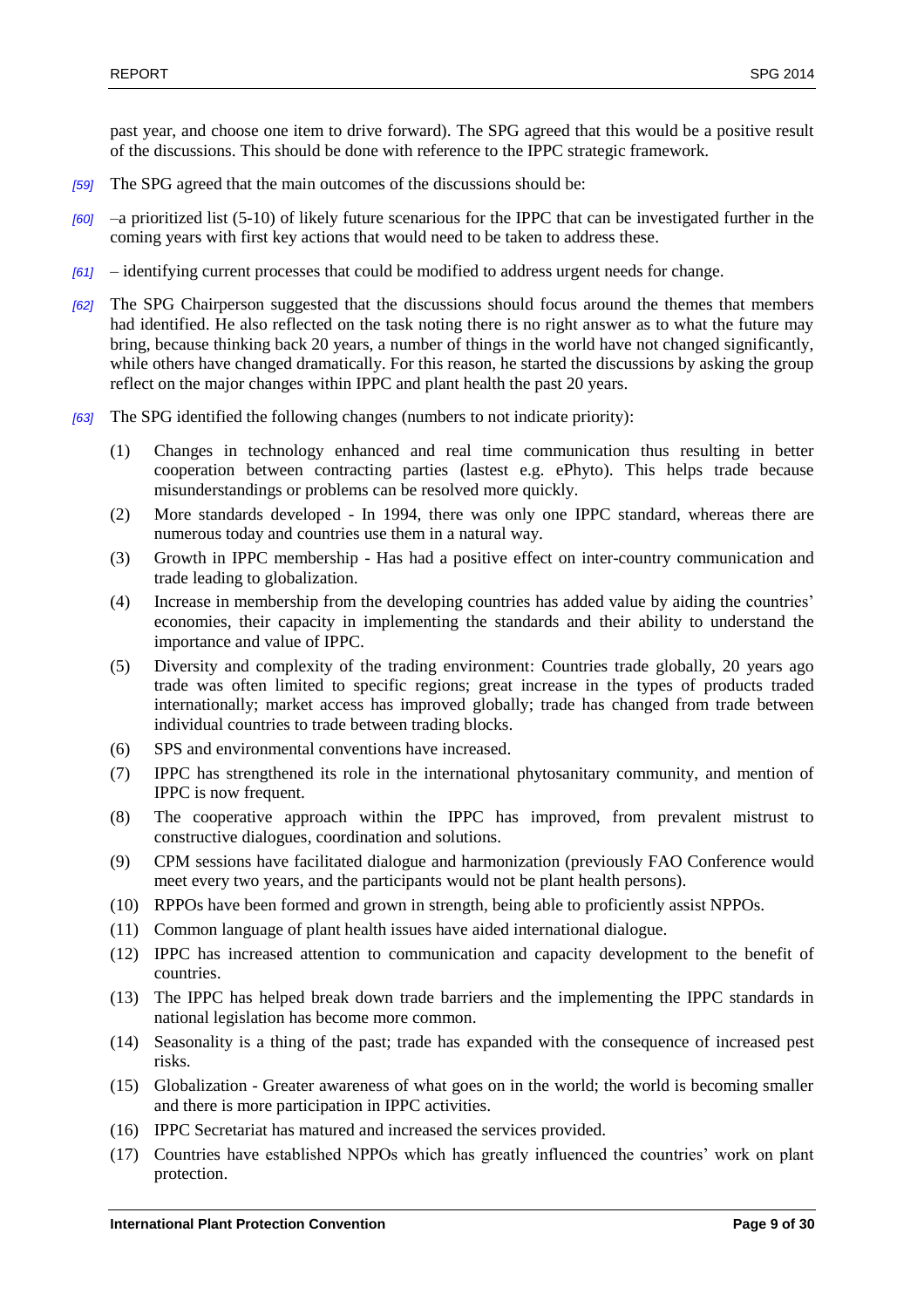- (18) The IPPC has become more inclusive and transparent in its consultation on standards.
- *[64]* With this in mind, the SPG brainstormed on future challenges and opportunities and collected more than 60 points for reflection<sup>7</sup>. The SPG grouped these points in eight main themes and discussed them in detail in three breakout groups (2-3 themes per group) with the purpose of understanding what IPPC wishes to achieve and how it will achieve these goals.
- *[65]* The SPG agreed that all the themes should feature in Secretariat and SPG considerations for short term activities, because they expressed strategic directions the IPPC should consider.
- *[66]* The SPG agreed to elaborate a one-page narrative for all of the themes to present to the CPM-10 (2015) and individual SPG members volunteered for this task (these are mentioned below each theme, with the first name being lead). For the next SPG, more elaborated analysis and action plans for indepth discussion of themes B and C would be developed because Resource mobilization and Advocacy, communication and awareness were selected as the main priorities which the IPPC should initiate immediately. The SPG acknowledged that discussing all themes in one SPG meeting would not be feasible.
- *[67]* A member recalled that the current strategic framework would end in 2019 and therefore suggested that a strategic vision should be developed to be adopted at a ministerial conference in conjunction with an International Year of Plant Health (IYPH).
- *[68]* The following text for the themes was developed by the small groups, modified in plenary and reflects agreed draft wording.

## **A. Technology, innovation and data**

- *[69]* (Mr Jan Bart ROSSEL, Australia and Sr Diego QUIROGA, Argentina)
- *[70] What*
- *[71]* IPPC (including contracting parties and Secretariat) takes advantage and instigates the development of new technologies and innovations for the purpose of identifying, assessing and responding emerging risks, and exchanging information, data management and communication. Development of new standards, tools and guidance material including pest diagnostic methods and treatments, e-Phyto, bar coding.
- *[72] How*
	- Perform continual reviews of existing information systems, with full participation of RPPOs.
	- Providing recommendations
	- Establish a quick response system
- *[73]* Notes: The purpose of the goal is to enhance credibility, efficacy and efficiency in a changing global environment. The Secretariat should enquire with organizations that use similar systems to understand advantages and disadvantages. The vision is that IPPC could tap into other systems to become the main global plant health player.
- *[74]* Visions included are 7, 11, 12, 13, 14, 18, 24, 26, 29, 30, 31, 38, 40, 48, 52, 54, 60.

## **B. Resource Mobilization**

- *[75]* (Mr Ralf LOPIAN, Finland and M Lucien KOUAME KONAN, Côte d'Ivoire)
- *[76] What*

l

*[77]* Effective operation of NPPOs and international cooperation under the IPPC require sustainable resources (staff, cooperation and financial resources) to operate key priority programmes. Resource

<sup>7</sup> CRP\_01\_SPG\_2014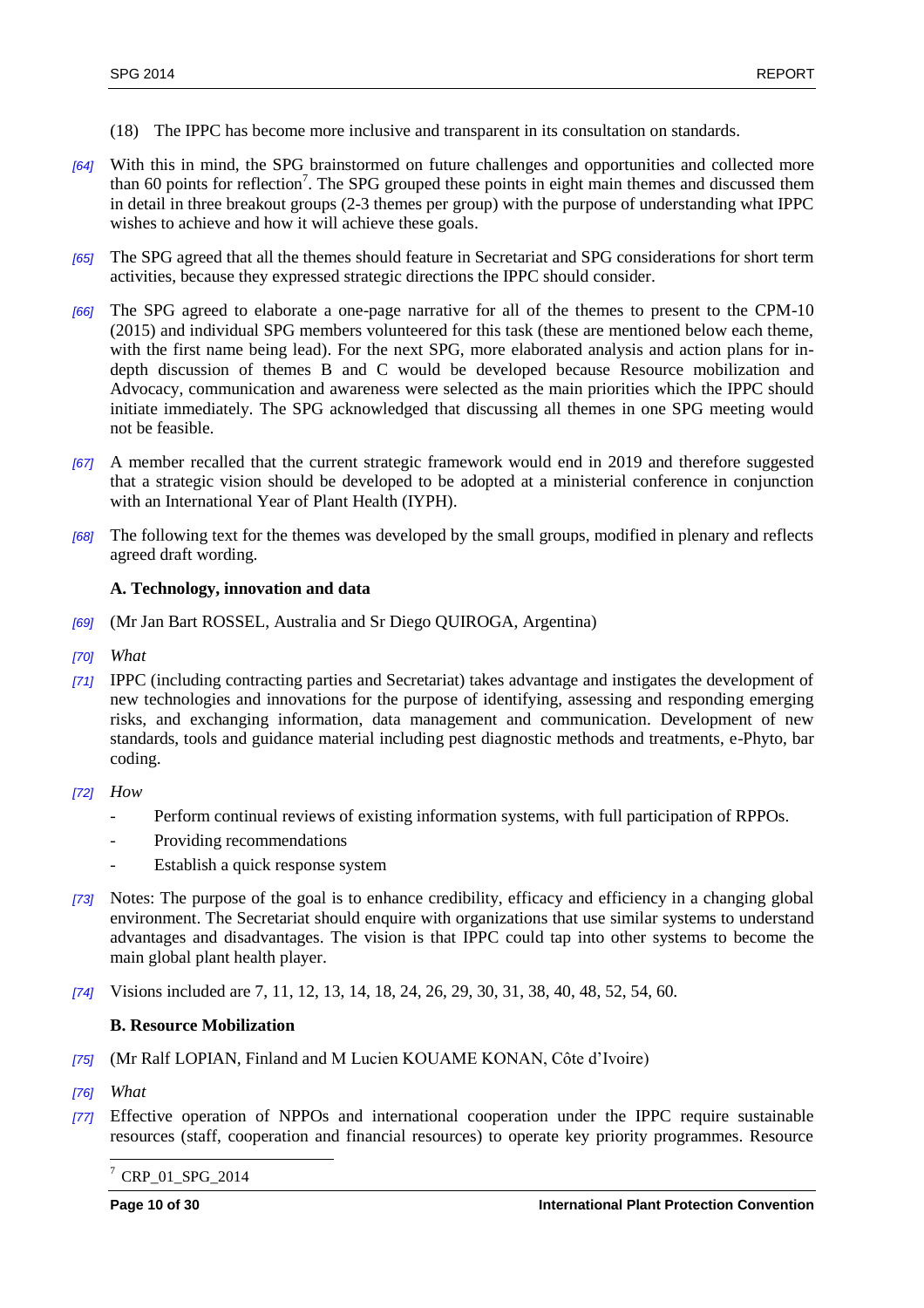mobilization requires increasing public awareness and influencing political decision and the development of policies to support IPPC. Effective and efficient administrative management procedures and clear demonstration of value compliments resource mobilization.

### *[78] How*

- ePhyto as a potential funding source (should be included in 18)
- voluntary contributions
- Succeeding in having an International Year of Plant Health (2020) with ministerial and donor conferences.
- *[79]* Notes: Visions included are 1, 3, 9, 10, 19, 29, 30, 36, 50, 51, 56, 61, 62.

## **C. Advocacy and awareness through strong communication**

- *[80]* (Gregory WOLFF, Canada and John HEDLEY, New Zealand)
- *[81] What*
- *[82]* An effective IPPC will be promoting itself externally on an ongoing basis to ensure public and political support, and sound and effective phytosanitary policies around the world. All IPPC programmes will benefit from a strong advocacy and awareness programme.

#### *[83] How*

- Communication is central part to many themes
- Providing advocacy material that links to global food security, environment and economic impacts is essential.
- *[84]* Notes: Visions included are 3, 15, 17, 24, 28, 34, 35, 36, 39, 42, 47, 50.

## **D. Implementation, Participation and Collaboration**

- *[85]* (Mr Corné VAN ALPHEN, The Netherlands and Mr Similo George MAVIMBELA, Swaziland)
- *[86] What*
- *[87]* Through IPPC activities, all IPPC contracting parties implement the Convention and IPPC standards, fully participating in IPPC related meetings and collaborating together.
- *[88] How*
	- Developing a sustainable implementation program which has gone through at least 5 cycles, engaging RPPOs as active partners
	- At least 10 PCEs are completed on annual basis
	- A network of IPPC recognized centers of expertise (e.g. diagnostics, eradication programmes, treatments) has been established and CPs contribute to and use them.
	- All CPs have a clear understanding of their obligation to: mentor, interact and develop collaborations and agreements with other organizations, RPPOs, non-CPs and industry.

#### **E. The IPPC is a center of excellence and innovation**

- *[89]* (Peter THOMSON, New Zealand and Mr Damas MAMBA MAMBA, Dem. Rep. of Congo)
- *[90] What*
- *[91]* The IPPC is a center of excellence and innovation, including expanding the role of the Secretariat (services and functions)
- *[92] How* 
	- Establish a global network of expertise that is coordinated by the Secretariat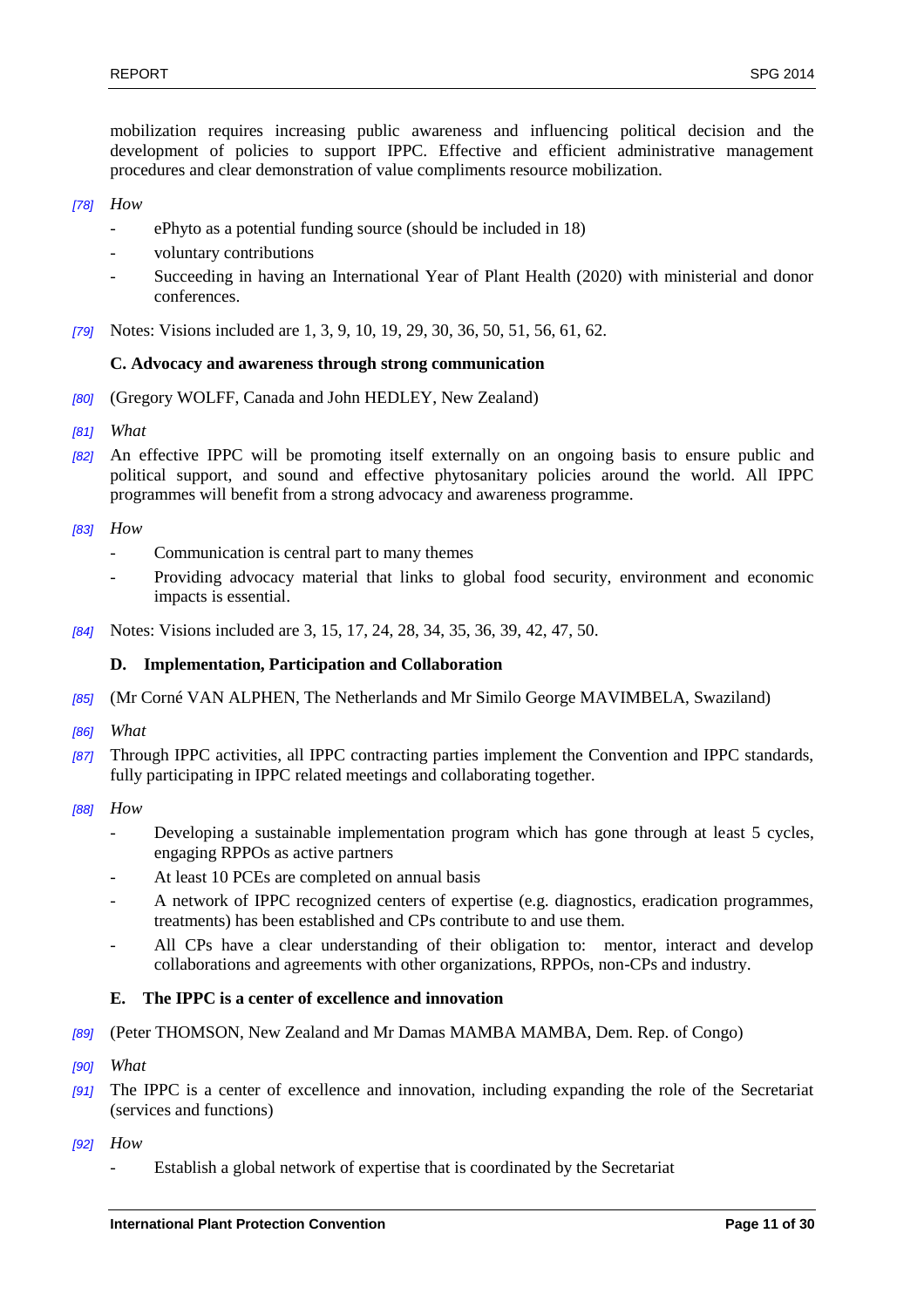- Edequately resourced Secretariat
- Build relationships with IPPC recognized institutions
- Establish a system for IPPC recognition of institutions
- Increase the number of IPPC secretariat staff to coordinate these activities (e.g. entomologists, plant health experts…)
- Set up a training program to increase staff expertise.
- Establish a means for communicating the expectations and accountabilities across the IPPC functions (accountability)

# **F. The IPPC contribution to food security, environmental protection and economic prosperity**

- *[93]* (Mr Josiah M. SYANDA, Kenya, Ms Mable MUDENDA, Zambia and Ms Ines Maria ARES ALONZO, Uruguay)
- *[94] What*
- *[95]* It is widely recognized that global food security and the protection of the environment is essential for the future of humanity. (i) It is well know that the IPPC plays a critical role in ensuring global food security. (ii) The IPPC also protects the environment. (iii) In addition, the IPPC plays a key role in the economic success of plant-based industries worldwide.

## *[96] How*

- Topics for standards and guidance will be prioritized and developed based on their impacts in relation to the above
- Capacity development will be prioritized targeting the above three issues.
- Implementation targeting the above three issues.
- Communication targeting the above three issues.
- *[97]* Notes: Visions included are 10, 13, 33, 34, 35, 39, 40, 41, 44, 53, 57, 58, 59, 64)

## **G. Simplify regulatory environment for the complexities of future global trade**

- *[98]* (John GREIFER, USA and Jane CHARD, United Kingdom)
- *[99] What*
- *[100]* Simple and harmonized regulatory systems are in place for global trade.
- *[101] How* 
	- International standards are followed to build harmonized systems that CPs trust.
	- Develop more commodity/pathway standards where the appropriate level of protection is determined globally and equivalent phytosanitary measures are agreed to (e.g. ISPM 15).
- *[102]* Notes: Visions included are 2, 4, 6, 7, 15, 18, 19, 23, 25, 27, 30, 31, 32, 39, 43, 44, 48, 53, 55, 60, 61, 62, 63.
- *[103]* The SPG:
	- (19) *agreed* to include a standing agenda item on "future-casting" for the SPG meetings.
	- (20) *agreed* to elaborate a one-page narrative for each of the eight above themes to present to the CPM. The narratives would be written by individual SPG members (see themes) and all SPG participants would be invited to comment. The narratives would follow the same format and would note that they were draft proposals and additional discussions were envisaged. By 21 November the lead shall have circulated the narrative for comments from the SPG, incorporated comments and sent the final narrative to the Secretariat for presentation to CPM-10 (2015).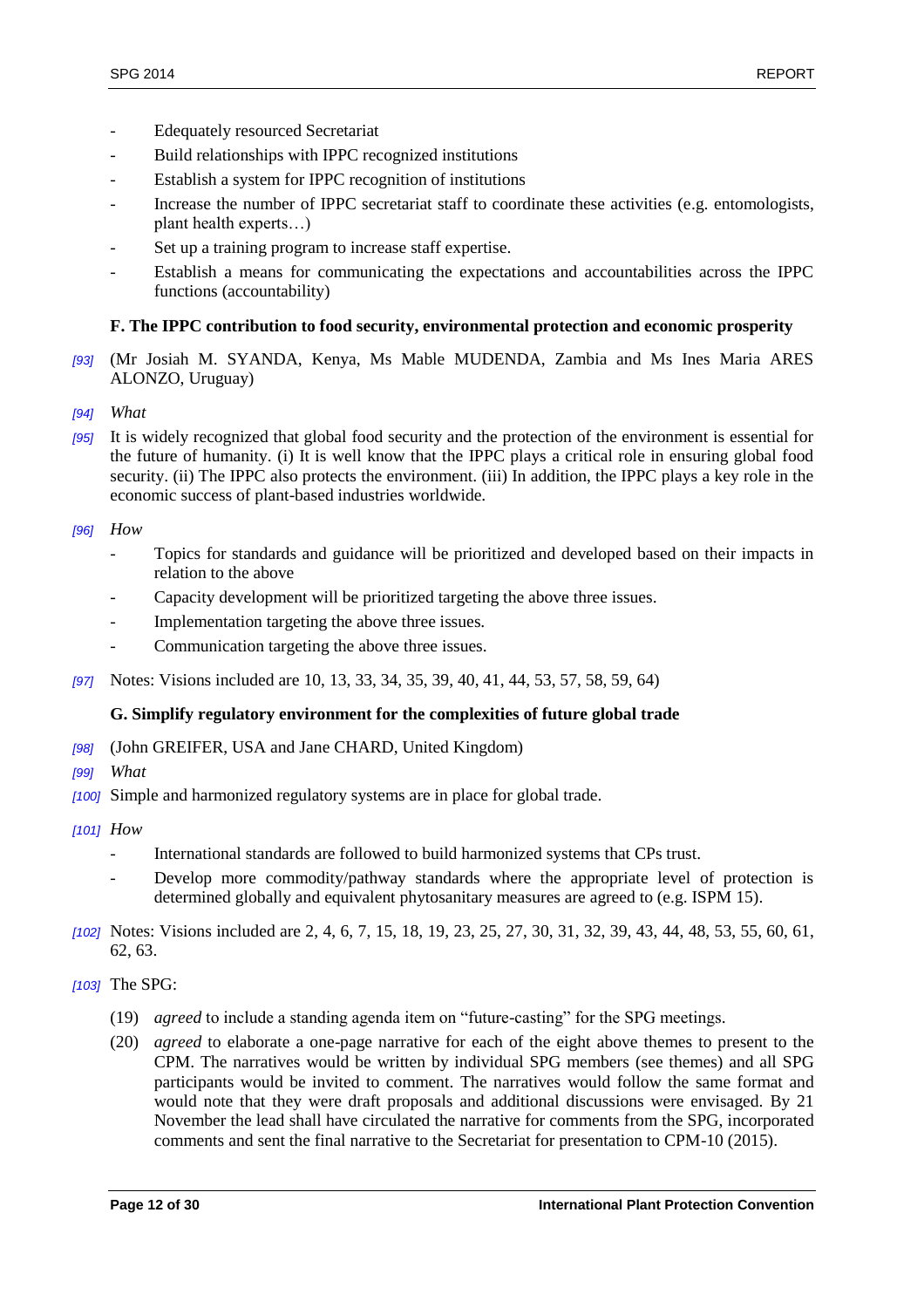### <span id="page-12-0"></span>**7.2 Resource mobilization – next steps to implement the IPPC strategy**

- *[104]* The IPPC Coordinator summarized the efforts within resource mobilization that the Secretariat is currently undertaking, and introduced the paper outlining the strategy for implementing resource mobilization<sup>8</sup>. He recalled that the first step in the strategy had been to increase transparency in the financial reporting of the IPPC, which had been achieved. The second would be to focus on communication, and increase the role of IPPC globally.
- *[105]* The strategy presented a proposal for defining a mechanism and arrangement for voluntarily assessed contributions from contracting parties. The contribution could be USD 50,000 per contracting party, which, if provided by only 50 contracting parties, would be the equivalent of the annual FAO regular programme contribution. Projecting future needs of the IPPC it is clear that additional sustainable funding is necessary to carry out the work programme.
- *[106]* This would be complimentary to the increased efforts in resource mobilization activities, for instance through the new opportunities that have become available because IPPC has been included in the Biodiversity Liaison Group.
- *[107]* The IPPC Coordinator stressed the need for these new actions if the IPPC was to guarantee sustained funding that would ensure delivering the results set out by the CPM. This becomes ever more necessary considering that the resources available through FAO tend to diminish.
- *[108]* He explained that the current guidelines for making voluntary contributions mean that countries sign an agreement with FAO in which they fund specific activities. At CPM-6 (2011), it was proposed to set up a procedure to address this issue. The IPPC Secretariat clarified that it would be more appropriate that the funds received be put into a trust fund and that CPM decide how the funds would best be engaged, considering the overall priorities and needs of the IPPC<sup>9</sup>.
- *[109]* One member queried how the \$50,000 were calculated, and whether the amount was based on specific financial needs. The Coordinator explained that the amount had been calculated based on the current work programme, but should the RP funding allocation not decrease, the additional funds would, among others, be used for additional capacity development activities, enhancing the IT infrastructure, translations, sustainable human resources to support IPPC activities and Convention implementation related activities.
- *[110]* The SPG discussed the proposal, being generally in favor of it, but raising the following main points:
- *[111]* Having the assessed mandatory contributions. Some developing country participants deemed that if donations would be voluntary, many developing countries would not wish to contribute, whereas mandatory contributions would be better and would emphasize the importance of IPPC.
- *[112]* Proposing assessed contributions only when a strong message can be created to ensure political buyin, which would be possible at a ministerial conference during an IYPH. Because, as a member recalled, the issue had been discussed several times before in SPG, and on those occasions some countries would revert stating that it was not possible to implement. Also, countries may find it difficult to justify an additional IPPC contribution, when they are already contributing to FAO.
- *[113]* The SPG agreed that assessed contributions should be part of a long-term strategy of resource mobilization and only proposed when political will would be in favor of it. When drawing up the draft agreements all points discussed in this meeting should be considered.
- *[114]* The SPG discussed resource mobilization efforts generally, thinking of other opportunities.
- *[115]* International Year of Plant Health (IYPH). The IPPC Coordinator noted that the Secretariat is still looking into having an IYPH, during which to host a Donor and Ministerial conference, and that he

 8 12\_SPG\_2014\_Oct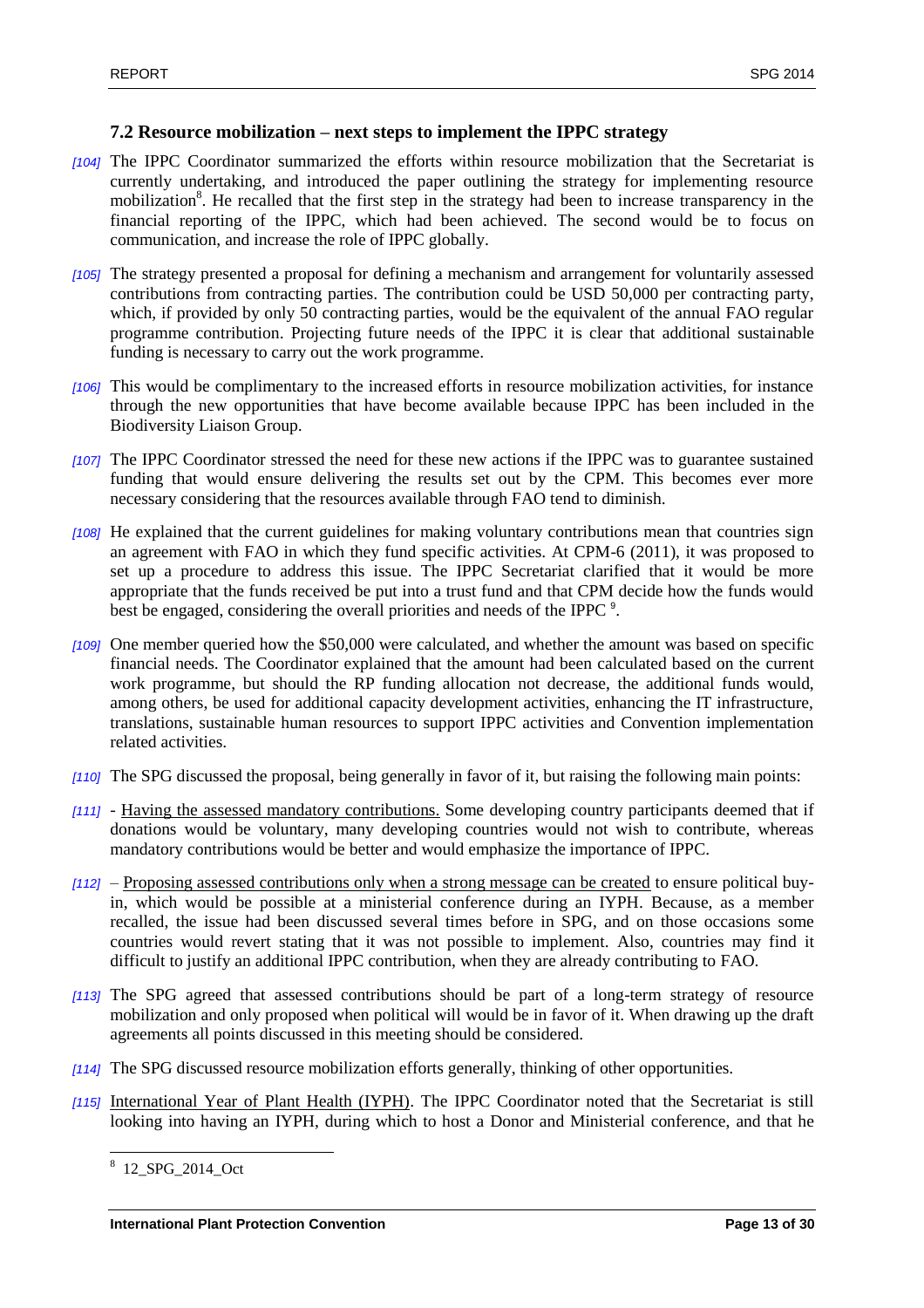had got confirmation from FAO Legal that a proposal for an international year would have to be submitted and driven by a country. It was suggested to propose an international week of plant health which could be a front runner of an IYPH.

- *[116]* An economic value analysis of applying IPPC standards. A member proposed that this sort of analysis would assist NPPOs and the Secretariat in mobilizing resources. So far, an analysis of the economic benefits from avoiding the spread of pests has not been carried out, because it is by definition challinging to determine what the cost would have been, had there been spread of a pest. However, it would be an important study and analysis to undertake to stress the importance of IPPC, and demonstrate the financial cost of spread of pests vs for instance an assessed contribution to the IPPC. It was suggested that an economist be hired to undertake a study that could showcase the economic impact of implementing IPPC standards. However, the SPG believed this would be the responsibility of all CPs and suggested that they assist the Secretariat in providing the necessary information for the analysis. The IPPC Coordinator noted that the Communications Expert recently hired by the IPPC could use the material to draw up advocacy and awareness raising material.
- *[117]* Hybrid approach for the short and long-term funding by developing supplementary voluntary agreements for contributions to complement the long term solutions, as these would not require agreement from any IPPC body. This is what is already being done by CPs donating funds to the Multi-donor trust fund.

## *[118]* The SPG:

- (21) *supported* the use of donor agreements with individual countries, or groups of countries or organizations and the Secretariat to ensure stable and sustained support for the work of the Convention and encouraged contracting parties to make multi-year donations.
- (22) *Encouraged* a nominal contribution of USD 50,000 per year from contracting parties or groups of contracting parties able to do so, using supplementary agreements, with the option for larger or smaller amounts depending on an individual contracting party's economic circumstances
- (23) *acknowledged* the intention of individual contracting parties to take part in this resource mobilization initiative in CPM and in communication materials.
- (24) *agreed* that long term suggestions of sustainable funding for the IPPC would be for presented at the IYPH and Donor Conference (2020) for adoption.
- (25) *Noted* that an IYPH will have to be suggested and driven by a country, and the Secretariat cannot legally be the driving force for this.
- (26) *encouraged* contracting parties to identify and document the economic benefits of applying IPPC standards together with the work of NPPOs to the national economies and submit the findings and analyses to the IPPC Secretariat by 31 December 2014.

## <span id="page-13-0"></span>**7.3 Communications update**

- $[119]$  The IPPC Coordinator provided an update on the communication activities<sup>10</sup>. He introduced Mr Jeremy CHERFAS, from Green Ink, who has been recruited as communication specialist. He also noted that the next step would be for the CPM to approve the Communications workplan<sup>11</sup>.
- *[120]* Mr Jeremy CHERFAS informed the SPG how he would approach the task of communicating IPPC to persons very familiar with the IPPC and to a broader audience. He also noted that one of the main points that CPs had stressed in the communication needs assessment was the need for timely communication.

l

<sup>10</sup> 11\_SPG\_2014\_Oct

<sup>&</sup>lt;sup>11</sup> See this [link for the Communication strategy, adopted by CPM-7 \(2012\)](file://hqfile1/agp/agpp/ippc/5CPM/Past%20Meetings_ICPM1_to_CPM8/CPM-7%20(2012)/WorkingPapers/6-FinalDocuments(including%20CRPs)/CPM_2012_CRP_10_CommunicationStrategy_2012-03-22.docx)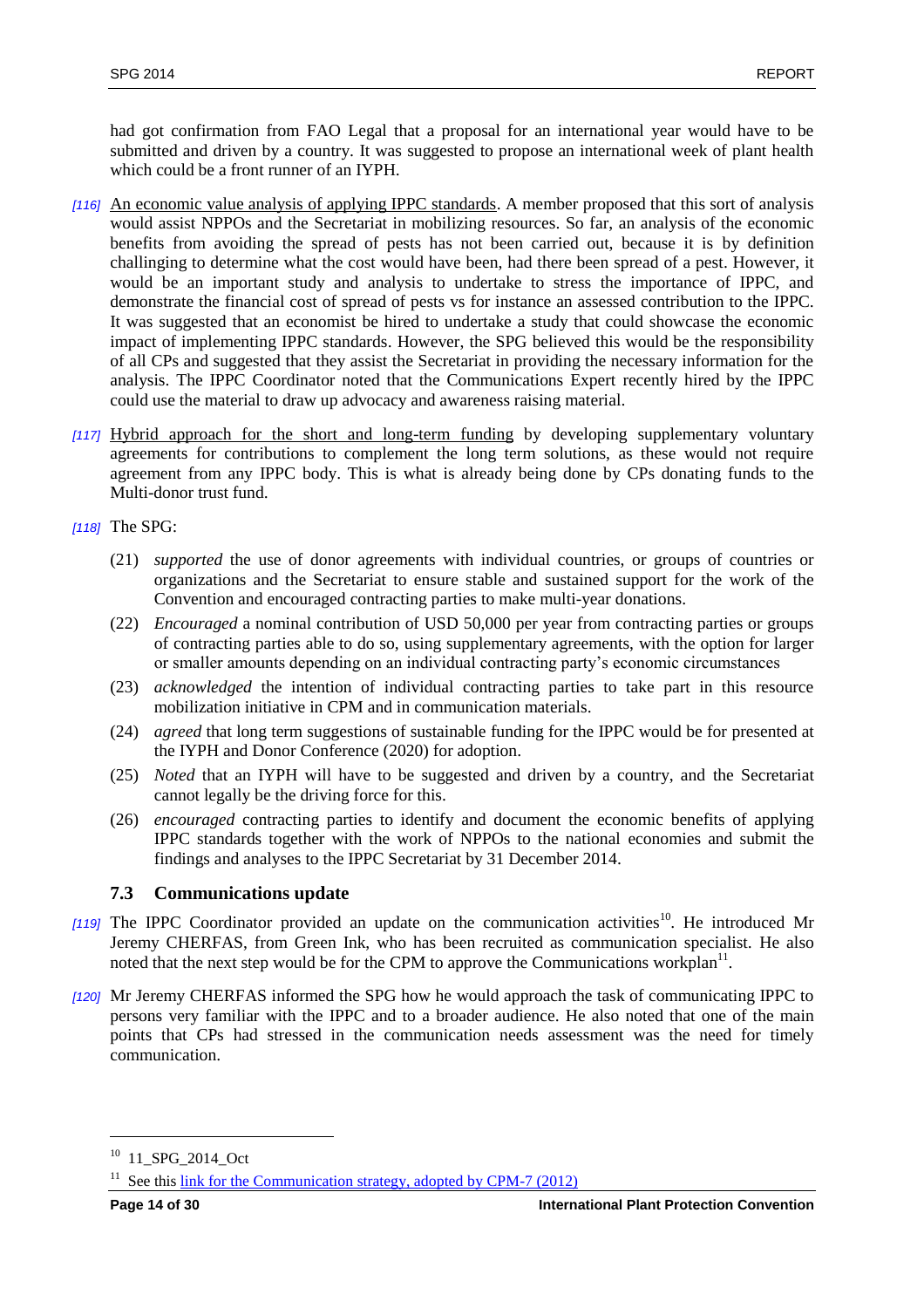- *[121]* The SPG expressed appreciation for the communication approach taken and highlighted that there is a great need to communicate the benefits of the IPPC within NPPOs, national governments and Industry because in a globalized trade system, IPPC needs to cement its role as a global plant health leader.
- *[122]* The SPG suggested the following specific communication products:
	- Communication work should be directed at creating short effectful statements to highlight the IPPC's work ( "elevator chat statements").
	- Donor specific information, e.g. translating the IPPC aims and objectives from the point of food security.
	- Adding IPPC to university curricula to sensitize people on IPPC issues from early on.
	- Developing brief and suscinct success stories that could be used to showcase the benefits of the IPPC work.
	- Tying RPPOs communication efforts to the IPPC communication strategy (NAPPO's plant health week 2015; RPPOs' plant health day).
- *[123]* Additionally, Mr Diego QUIROGA informed the SPG that a few Latin American countries, through their communication teams in NPPOs, have expressed interest in contributing to the communication efforts by aiding the Secretariat. He will liaise directly with Mr Jeremy CHERFAS, who can coordinate the communications team. The SPG thanked Mr Diego QUIROGA for this contribution.

#### *[124]* The SPG:

l

- (27) *noted* the Secretariat efforts in the area of communications.
- (28) *thanked* the Latin American countries for volunteering to be part of an IPPC communication network.
- (29) *encouraged* contracting parties join the IPPC communication network (coordinated by the Secretariat).
- (30) *supported* the IPPC Secretariat to develop communication material according to the audience e.g. donor, advocacy, industry, governements.
- (31) *encouraged* contracting parties to provide brief and suscinct success stories that could be used to showcase the benefits of the IPPC work.
- (32) *encouraged* RPPOs to inform the IPPC Secretariat when they have a plant health day or week scheduled, so the IPPC Secretariat may provide due notice of this on the IPP.

## <span id="page-14-0"></span>**7.4 Programme review of National Reporting Obligations**

- *[125]* The National Reporting Officer presented an update from the National Reporting Obligations Programme, noting that the Advisory Group met in July 2014<sup>12</sup>. He also solicited input from SPG on the draft strategic programme 2014-2023 which, when finalized by the NROAG, will be be made available for country comments in October or November 2014 and then presented to CPM-10 (2015). Lastly, he introduced Ms Dorota Buzon who was hired in 2014 full time to help the NRO programme.
- *[126]* The SPG made the following comments and suggestions:
- *[127]* The Secretariat should create a classification of obligations to explain which are specific (e.g. commercial partners) and which are public (IPPC).
- *[128]* There is a need to show advantages of meeting the reporting obligations. This was requested during the SPG 2013 meeting, and the NRO officer explained that the report will contain appendices that list the benefits, and the consequences.

<sup>&</sup>lt;sup>12</sup> 09\_SPG\_2014\_Oct; The draft NROAG Report is available here: [https://www.ippc.int/publications/report](https://www.ippc.int/publications/report-first-meeting-nroag1-draft)[first-meeting-nroag1-draft](https://www.ippc.int/publications/report-first-meeting-nroag1-draft)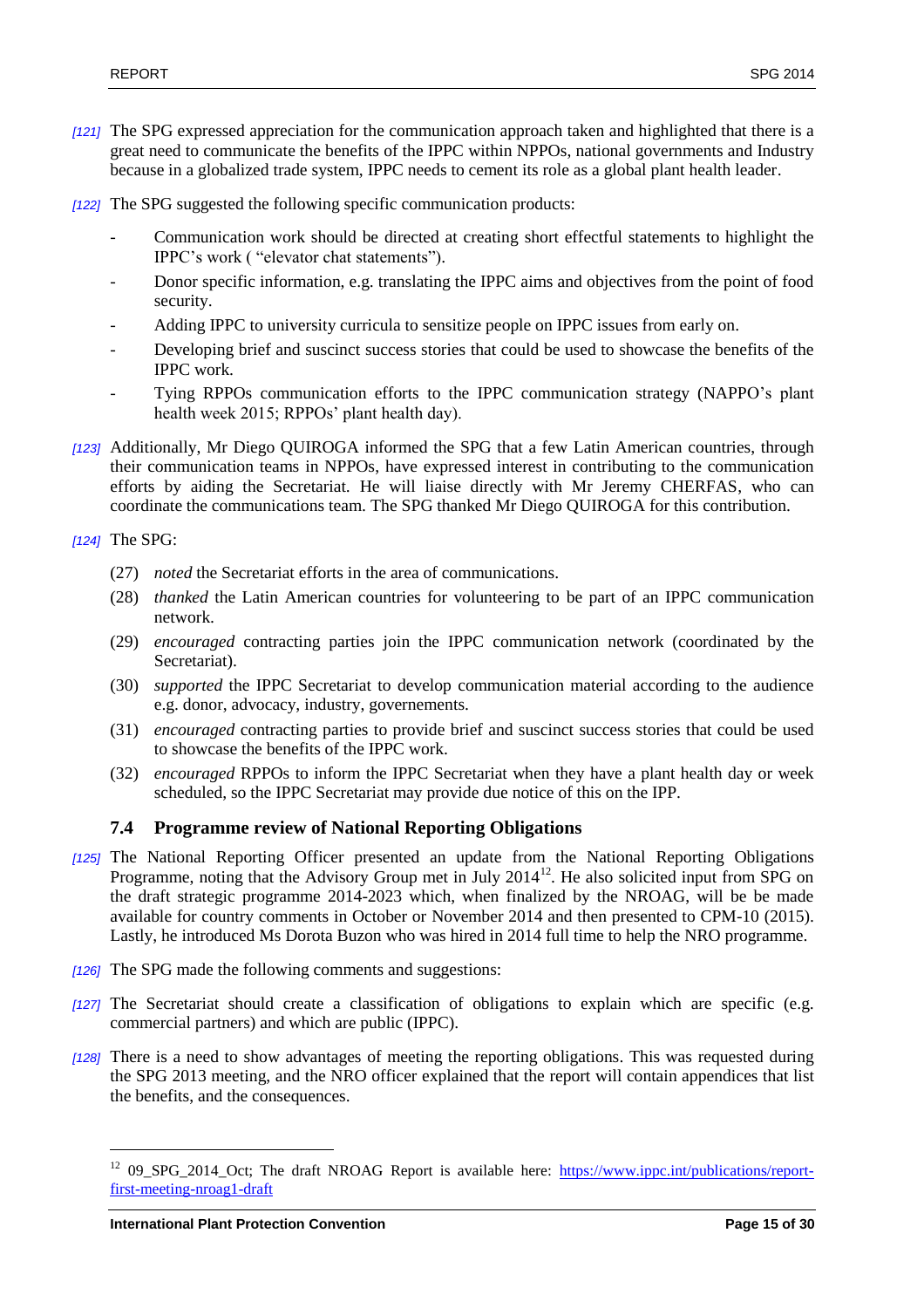- *[129]* Whether "Complete pest reorting through RPPO tool" had been completed? It was explained that the prototype has been developed and is being tested with EPPO at the moment. When a pest report is submitted on the EPPO site, the IPPC gets an automatic copy of the report via email. Currently, the format varies between RPPOs and implementing the system would mean standardizing the RPPO systems with XML schemes. RPPOs need to ensure that IPPC has the necessary permission from countries that the information can be provided via RPPOs. Countries will have the choice between reporting directly or through the RPPO.
- *[130]* As to the list of CPM decisions and the work plan priorities, the SPG made some specific comments to the wording, and queried some of the priorities (Appendix 2, 1 of the paper). Regarding the tasks for the TPG, revision of standards and similar, the SC Chairperson recalled that pest list and list of regulated pests had been reviewed by the TPG (and taken off the List of topics for IPPC standards), just as revision of ISPM 19 had been added to the Framework for standards. She also recalled that new topics should be submitted to the CPM after a call for topics.
- *[131]* Lastly, the SPG pointed out that the workplan should also have a budget in order for CPM to clearly be able to decide which activities to carry out, and what other activities of the Secreatariat may have to be delayed if some NRO activities are considered by CPM to be a priority.
- *[132]* The Secretariat asked guidance from the SPG in relation to the Secretariat's role in correcting the reporting information when they would find simple errors (scientific names, spelling, terminology etc.). The SPG generally agreed that the Secretariat should quality check the information because it is fundamental that the information available on the IPP is as correct as possible. This would add value to pest reporting and to the IPPC, as countries may otherwise find alternative sources of information (e.g. CABI) or simply choose to not report via the IPPC. The SPG, however, did not feel in a position to clearly determine the extent of the Secretariat's role.
- *[133]* The SPG, however, also expressed concern that this may be a huge task and that there would not be sufficient resources available. The NRO Officer suggested that with a step-wise approach, as suggested in the NROAG programme, it would not be a too large a task to undertake, although additional resources would have a positive effect on the work. In this context, a member asked if the NROAG had considered which of the reporting items were the most important, mentioning as an example the contact point information. The NRO Officer confirmed that this was also viewed a priority by the NROAG and that was why they had proclaimed this year the international year of official contact points.
- *[134]* The Secretariat clarified that they would firstly contact a country asking them to correct an error, and only take direct action, should the country not act. The Secretariat also stressed that it would not verify the accurateness and correctness of a report, e.g. whether or not a pest had actually been eradicated or not.
- *[135]* The SPG:
	- (33) *agreed* that the Secretariat would have a role in quality checking the information posted on the IPP. What this role should intail more precisely, would need to be further discussed.
	- (34) *agreed* with presenting the list of decisions for CPM consideration as suggested by the NROAG, and including sufficient context for the CPM to make informed decisions. The SPG, however, did not feel it appropriate to use the term "operational" and asked that the NROAG find a different term.
	- (35) *thanked* the NROAG and the Secretariat for the work carried out.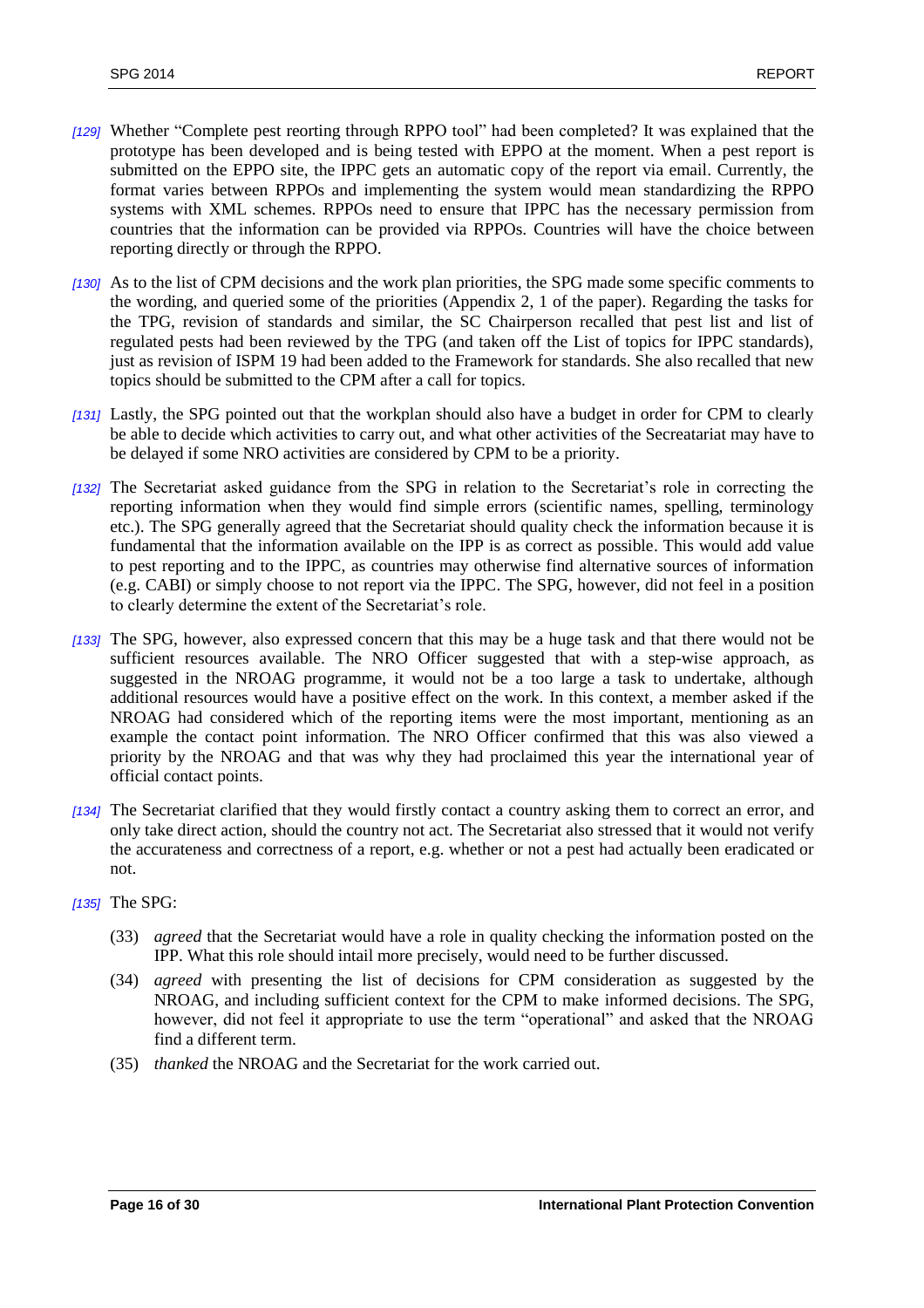# <span id="page-16-0"></span>**7.5 Strategic issues on diagnosis**

- [136] Ms Jane Chard (United Kingdom) introduced the paper<sup>13</sup>. She recalled that a topic had been submitted in the 2013 Call for topics on *General principles for operation of laboratories,* which had not been agreed to by the SC with the reason that there was no need for a harmonized approach to the operation of official laboratories.
- *[137]* However, she noted, there remains an issue that importing countries do not always have confidence in the methods or procedures being used by exporting countries. In this context, she refered to the IRSS surveys that have identified that there is a wider capacity issue associated with the ability of countries to undertake pest diagnosis. She also recalled that CPM-9 (2014) requested that the SPG have a discussion on strategic issues associated with pest diagnosis.
- *[138]* Lastly, she highlighted links to the previous discussions in relation to IPPC's 20 years vision, the Framework of standards and the implementation pilot on surveillance.
- *[139]* The SPG generally echoed that there is a need for emphasizing wider capacities within diagnostics, although some questioned whether this should be through standardizing requirements for laboratories, because it was pointed out that proficiency tests for all pests would require many resources. Ms Jane Chard explained that the idea would be that of sharing, i.e. that proficiency tests developed in one country could be shared through a network and hence not require additional resources. This would match the current trend that since not all countries have well functioning diagnostic laboratories, countries share. Setting up common principles could be helpful for this reason.
- *[140]* The Secretariat thanked EPPO for taking the initiative to address this topic, but noted that it had a few comments on the topic. First, the paper was written from the perspective of a small segment of IPPC Contracting Parties, so while it is a useful not all of the ideas are able to be implemented by the majority of IPPC Contracting Parties. The Secretariat also recommended the development of a specific trust fund dedicated to support the development of diagnostic capacities in developing Contracting Parties with strong participation from RPPOs and the Capacity Development Committee.
- *[141]* The SPG noted the importance of maintaining diagnostic capacities, supported that work be done to this effect and encouraged a broad range of CD activities (both EPPO and the Secretariat), but did not support that harmonized guidance be prepared on laboratory requirements including quality assurance.
- *[142]* The SPG supported the idea that a CPM reccommendation be developed.
- *[143]* The SPG:
	- (36) *acknowledged* the importance of maintaining diagnostic capacities and supported that work be done to this effect and thanked EPPO for preparing the paper outlining the issue.
	- (37) *supported* that a CPM Recommendation on the importance of pest diagnosis in underpinning phytosanitary activites be prepared and *asked* EPPO/EU to prepare the statement for presentation to the CPM, and which could be used to encourage contracting parties to devote appropriate resources to pest diagnostic activities.
	- (38) *encouraged* a broad range of CD activities on diagnostics (both EPPO and the Secretariat)
	- (39) *encouraged* the TC-RPPO November to discuss any concerns they may have on the issue presented here in their regions.
	- (40) *endorsed* initiatives such as:
		- Establishment of mechanisms to support developing countries to establish functioning labs with appropriate resources and staff.
		- Sharing of information on pest distribution.
		- Training courses for diagnosticians, including remote training courses.

 $\overline{a}$ <sup>13</sup> 04\_SPG\_2014\_October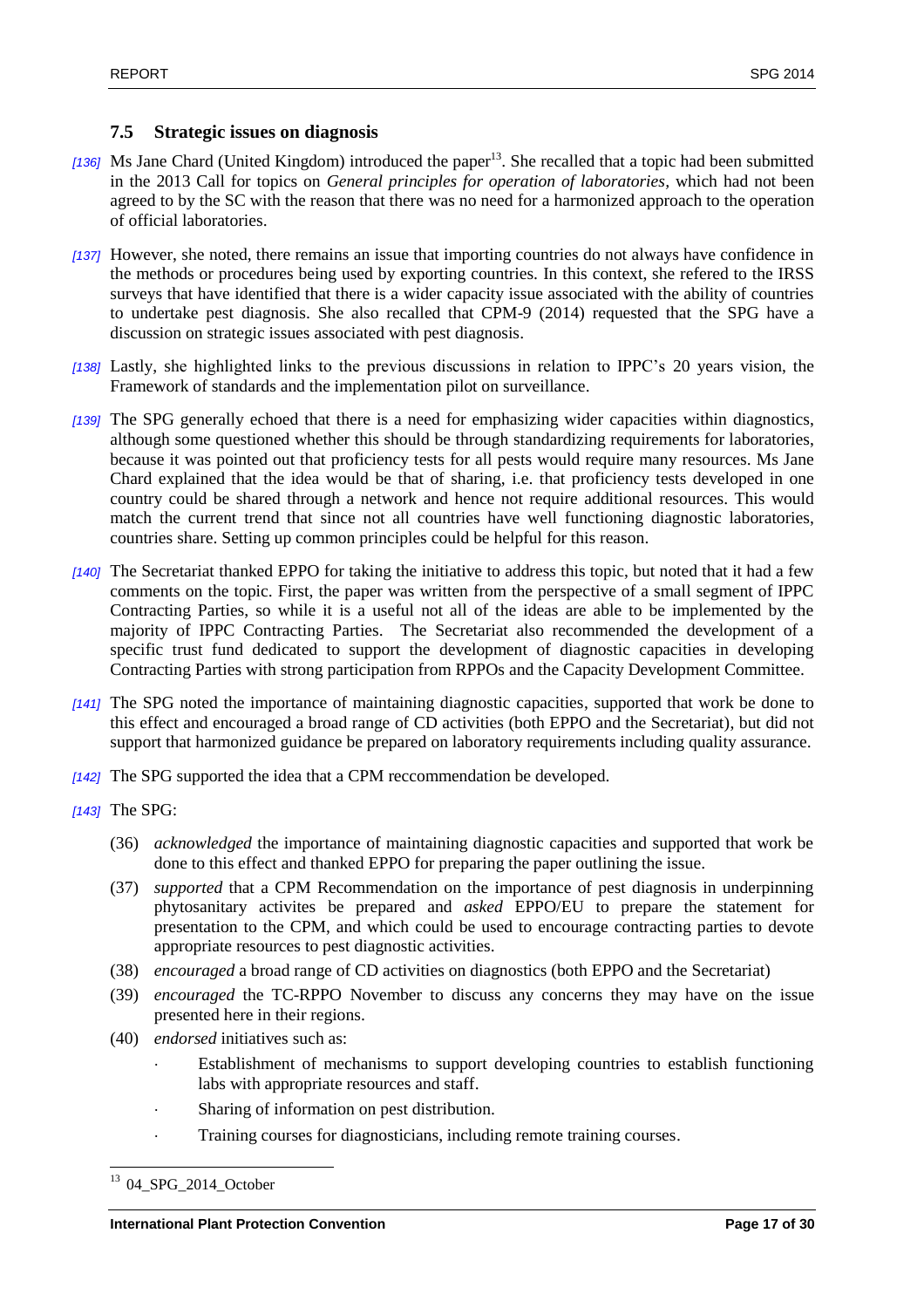- Creation of networks of diagnosticians.
- Remote identification via digital microscopy.
- Low cost rapid diagnostic methods.
- Establishment of proficiency testing arrangements with inclusion of labs run by NPPOs in developing countries.

# <span id="page-17-0"></span>**7.6 Diversion from intended use**

- [144] Mr John GREIFER (USA) introduced the paper<sup>14</sup> jointly prepared by USA and Canada. The paper described what diversion from intended use is and why it is an issue in trade; why harmonized guidance would be beneficial; elements that could be considered in a standard (or annex); examples of products that are used for other purposes than those intended; and possible courses of action for the SPG to consider.
- *[145]* He recalled that a topic had been submitted in the 2013 Call for topics on *diversion from intended use,* which had not been agreed to by the SC. However, the SC still found the issue important and tasked an SC subgroup to modify the submission into a discussion paper to be further discussed at a future SC meeting. The CPM-9 (2014) decided that the issue be discussed by the SPG and also the SC May 2014 found that the concept of *traceability* in the phytosanitary context and *diversion from intended use* should be considered further by the SPG.
- *[146]* The Framework for standards meeting had considered the issue but had not come to a conclusion as to the format (standard, manual or other type of guidance).
- *[147]* The SPG acknowlegded that *diversion from intended use* is a practical and real problem and discussed the need for harmonized guidance.
- *[148]* Members recognized this is a difficult issue and there are many reasons to support guidance being developed but also noted there are many challenges:
	- Recent disputes underlined a need for guidance on intended use be developed to assist NPPOs regulate appropriately.
	- Measures for preventing diversion could be part of a systems approach: Import requirements in combination with domestic requirements.
	- Measures are necessary because diversion may favor unfair trade (e.g. seed potatoes are more expensive than table potatoes, and importers may therefore import the latter but use it for growing).
	- It would be difficult to appropriately evaluate the impact of risk of intended use, e.g. by unintentional actions. Measures applied on this basis would not be commensurate to the risk, and therefore would not be in conformity with the SPS agreement.
	- Diversion from intended use was thought more a question of importers not respecting national regulations, than a phytosanitary issue. National enforcement of the importers' responsibilities should be a responsibility of the importing country.
	- The importing country should be informed about the risk of unintended use, e.g. by quantifying the amount of the product that may divert from the intended use. This should be part of a PRA.
- *[149]* The SPG discussed a way forward, including (i) hold a scientific session on diversion on intended use at CPM-11 (2016); (ii) hold an OEWG meeting to discuss pratical solutions, or; (iii) include an analysis in the IRSS programme.

## *[150]* The SPG:

(41) *acknowledged* there is a global and practical issue in relation to diversion from intended use.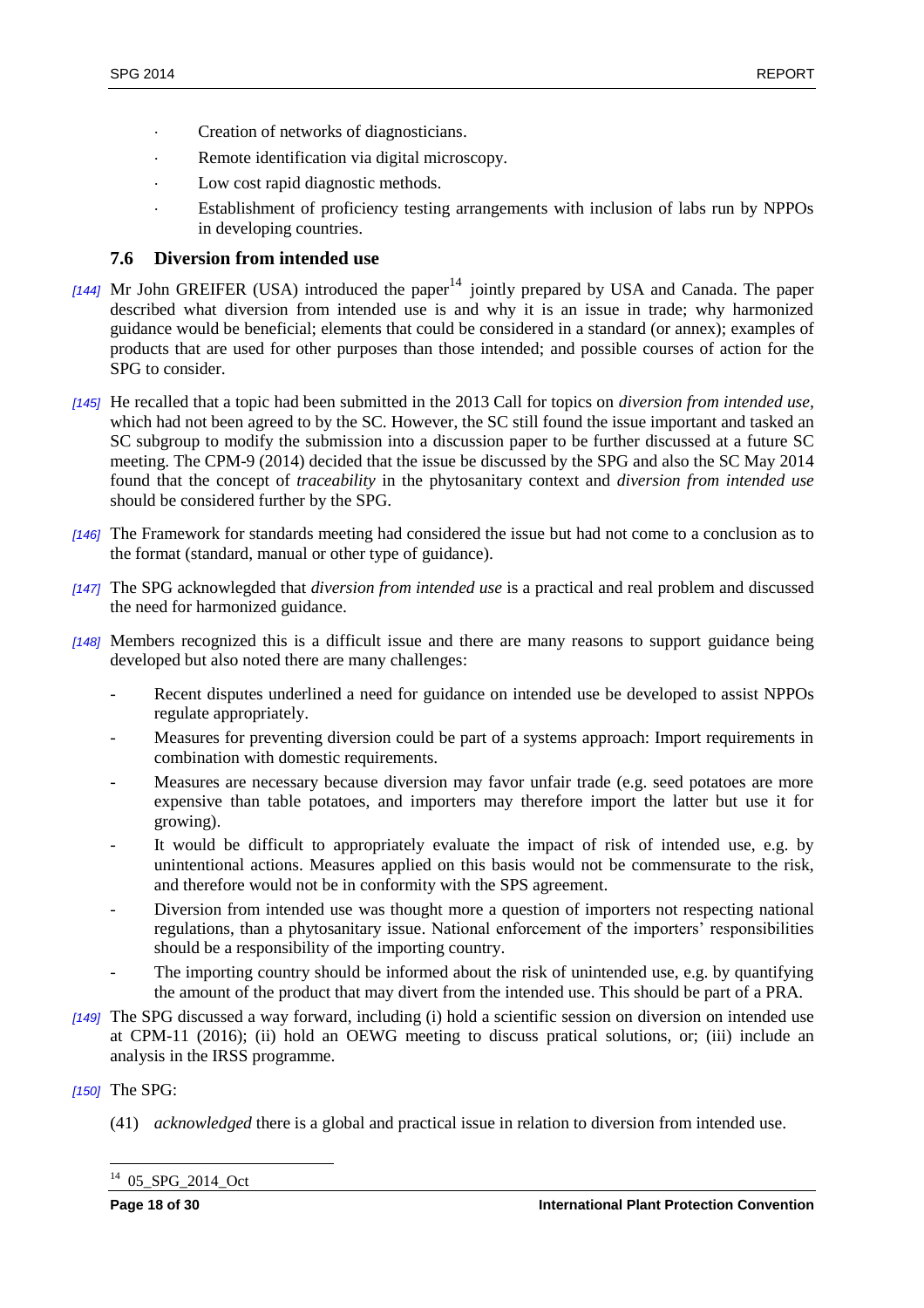(42) *asked* the Secretariat to explore the possibility of including an analysis of diversion from intended use assessing the economic impact with proposed solutions to manage the risks, to the IRSS work programme and noted that the paper here presented should serve as a basis for the IRSS analysis.

# <span id="page-18-0"></span>**7.7 Traceability in phytosanitary context**

- [151] Mr John GREIFER (USA) introduced the paper on traceability in the phytosanitary context<sup>15</sup>. He recalled that CPM-9 (2014) tasked the SPG to discuss the concept and mechanism of *traceability* in the phytosanitary context<sup>16</sup>.
- *[152]* He outlined the current industry practices and perspectives as well as the key considerations on traceability (from a North American view point and experience).
- *[153]* He noted that detailed guidance on the concept of traceability is not a newly emerged practical need, requiring an urgent response by the IPPC to prevent the spread of pests. However, there would be a need to agree on a harmonized definition of the term as well as building a shared understanding on the role of traceability in the plant protection area.
- *[154]* He suggested that the Technical Panel for the Glossary be tasked to review and harmonize key terms that may be associated with trace-back and trace-forward actions that can be found in existing ISPMs. Moreover, he suggested a small group be set up to prepare a paper on the concept for presentation to the CPM. This paper could build on this SPG paper and should be aimed at clarifying, informing and building a shared understanding.
- *[155]* The SPG generally agreed that traceability is a tool, and not a phytosanitary measure. It does not mitigate risk but may help to understand the physical origin of the spread of a pest. In this context, the SPG felt that traceability is inherent to phytosanitary management (when signing off a PC, it is necessary to be sure that the product is what it is assumed to be, cf. ISPM 7 and ISPM 12) and related activities would be record keeping, information on the place of production. This is all necessary documentation to be able to trace back the origin of the spread of a pest.
- *[156]* The SPG discussed whether it would be necessary to develop guidance on traceability, and whether it would need to have a specific definition in a phytosanitary context (the TPG only develops definitions for terms which have a specific phytosanitary meaning).
- *[157]* The SPG did not find there was enough information currently to support developing guidance, but did agree that there may be a need for guidance (likely not a standard) to explain the meaning of the term in a phytosanitary context and the different circumstances that traceability is applied.
- *[158]* The SPG:

l

- (43) *supported* a review of the use of the term *traceability* (and related terms) in ISPMs and asked the SC to consider this proposal.
- (44) *invited* the SC to consider whether additional guidance on traceability would be needed after the review of the use of the term traceability (and related) in ISPMs.

## <span id="page-18-1"></span>**7.7 Concepts of an ISPM**

 $[159]$  The SC Chairperson summarized the main points laid out in the paper<sup>17</sup> on the purpose, status and content of ISPMs. She explained this paper had been presented to the SC May 2014 meeting, but that

<sup>&</sup>lt;sup>15</sup> 08\_SPG\_2014\_Oct

<sup>16</sup> CPM-9 (2014) report, [49]

 $17$  07 SPG 2014 October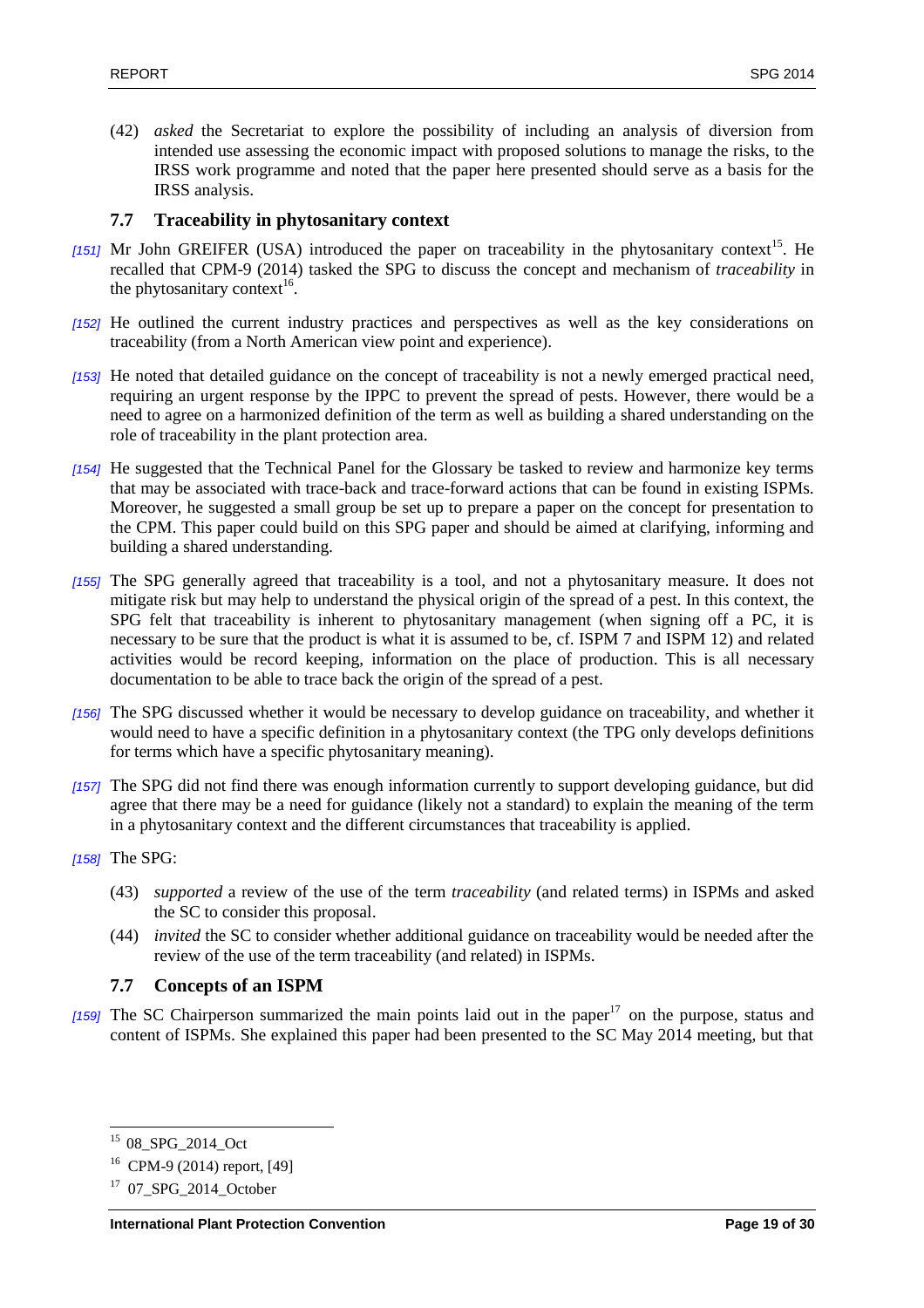the SC found that due to the importance and the extent of implications of this document, it should be presented to the SPG for review and then reviewed by the FAO Legal office<sup>18</sup>.

- *[160]* The SPG thought it was an interesting document but felt that also other subsidiary bodies should input to get a fully holistic view of the purpose, status and content of ISPMs. Some members queried specific terminology and statements of the paper, particularly in relation to "'rules of interaction' for individual contracting particies," "moral obligation" and "measures of domestic concern only" (referering here to post entry quarantine stations).
- *[161]* The SPG discussed whether it would be appropriate to present the document for adoption by CPM, but recommended against it because it may limit future types of standards.
- *[162]* The SPG:
	- (45) *suggested* the SC solicit comments the concept of a standard from other subsidiary bodies
	- (46) *invited* SPG members to provide comments on the document through their SC regional member.
	- (47) *did not support* the document be presented for adoption.

# <span id="page-19-0"></span>**7.9 CDC review**

- *[163]* The Lead of the CDC review, Mr Masato FUKUSHIMA (Japan), updated the SPG on the progress of the review<sup>19.</sup> He clarified that the draft report would be shared with the IPPC Secretariat, who was welcome to invite CDC comments if time permitted (the report will be finalized by the end of December 2014). He informed the SPG that the final report will be made available for CPM-10 (2015).
- *[164]* The SPG suggested to interview also NPPOs. The CDC Review team would discuss this further.
- *[165]* The SPG:
	- (48) *noted* the update.

## <span id="page-19-1"></span>**8. Topics Proposed by Contracting Parties and RPPOs**

*[166]* Nothting to report.

## <span id="page-19-2"></span>**9. Other Business**

*[167]* No other business.

## <span id="page-19-3"></span>**10. Next Meeting**

*[168]* The next meeting of the SPG is scheduled for 30 September to 2 October 2015.

## <span id="page-19-4"></span>**11. Close of Meeting.**

- *[169]* On behalf of the SPG, a member thanked the SPG Chairperson for his firm and professional leadership in guiding the group through the discussions, and the Secretariat for their support.
- *[170]* The IPPC Secretary also took the opportunity to express his profound thanks to the SPG participants.
- *[171]* The SPG Chairperson expressed his gratitude for the participants' valuable contributions and active participation, and closed the meeting.

l

<sup>18</sup> SC May 2014 report, [120-21]

<sup>&</sup>lt;sup>19</sup> 03 CRP SPG 2014 Oct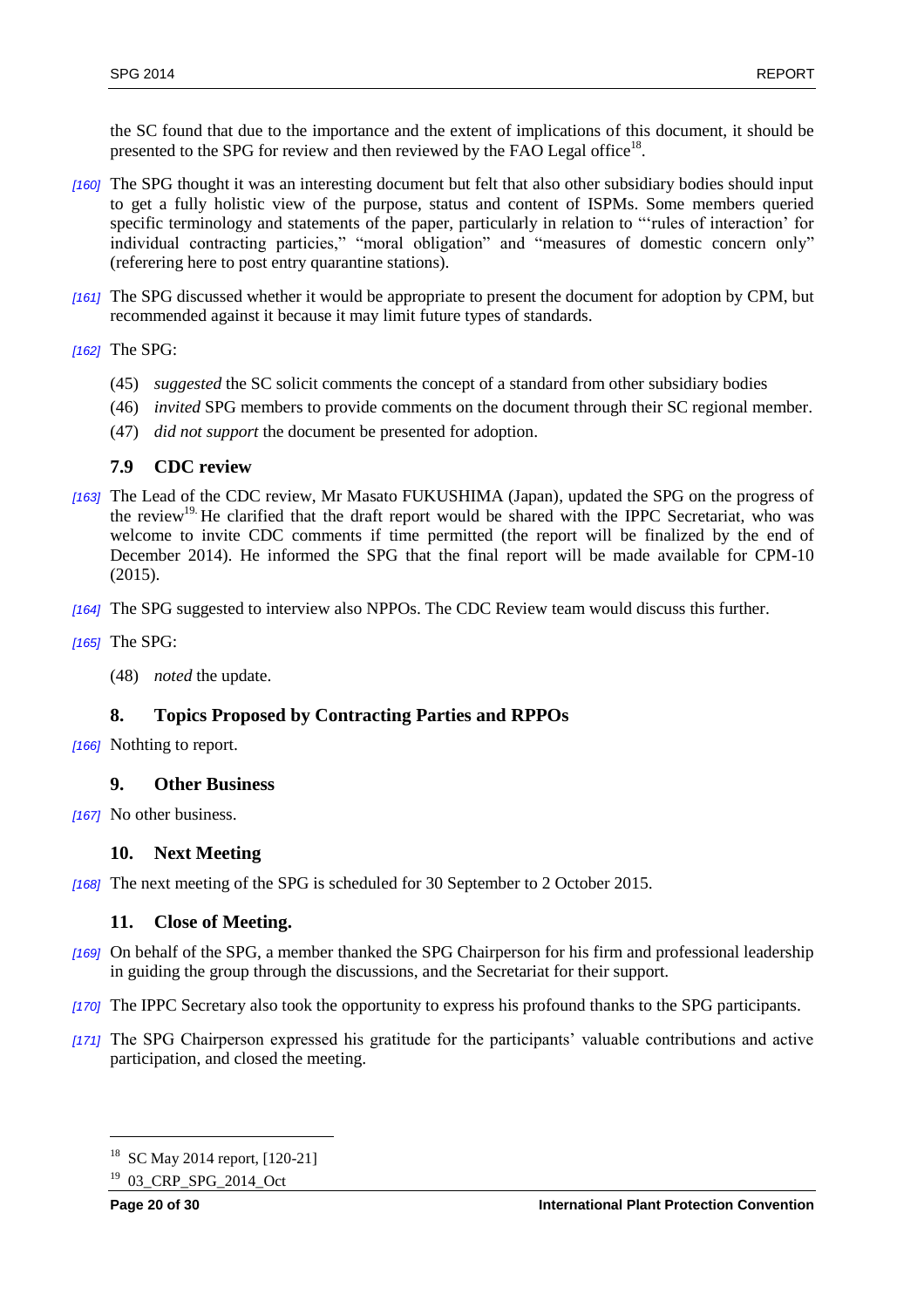# <span id="page-20-0"></span>**Annex 1 – Documents list**

# **Commission on Phytosanitary Measures**

### **Strategic Planning Group (SPG) Meeting**

### *07-10 October 2014*

# *FAO, Rome, Italy*

# *(9:30-18:00 on Tuesday / Wednesday-Thursday 9:00-18:00 / Friday 9:00 -12:30)*

# **Agenda**

| <b>Agenda</b> item                                                       | <b>Document No.</b>                                                            | Presenter           |
|--------------------------------------------------------------------------|--------------------------------------------------------------------------------|---------------------|
| 1. Opening of the meeting                                                |                                                                                |                     |
|                                                                          |                                                                                | YOKOI/THOMSON       |
| 2. Adoption of the agenda                                                |                                                                                |                     |
|                                                                          | 01 SPG 2014 October                                                            | <b>THOMSON</b>      |
| 3. Housekeeping                                                          |                                                                                |                     |
| 3.1 Documents list                                                       | 02_SPG_2014_October                                                            | <b>FEDCHOCK</b>     |
| 3.2 Participants list                                                    | 03_SPG_2014_October                                                            | <b>FEDCHOCK</b>     |
| 3.3 Local information                                                    | Link to the local information                                                  | <b>FEDCHOCK</b>     |
| 4. Selection of a Rapporteur                                             |                                                                                |                     |
|                                                                          |                                                                                | <b>THOMSON</b>      |
| 5. Secretariat Update                                                    |                                                                                |                     |
| 5.1 General update                                                       | 14_SPG_2014_October                                                            | YOKOI               |
| 5.2 Framework for Standards                                              | 2014 Framework for Standards<br><b>Meeting Report</b>                          | LARSON/SOSA         |
| 5.3 ePhyto study                                                         | (Oral)                                                                         | <b>FEDCHOCK</b>     |
| 6. Bureau Update                                                         |                                                                                |                     |
| 6.1 Bureau update (including IPPC Secretariat<br>enhancement evaluation) | (Oral)                                                                         | <b>YIM</b>          |
| 6.2 Implementation                                                       | <b>OEWG</b> Implementation 2014<br><b>August Report</b><br>02 CPR SPG 2014 Oct | THOMSON/SOSA        |
| 7. Strategic Topics                                                      |                                                                                |                     |
|                                                                          | 06_SPG_2014_October<br>A/B/C/D/E/F/G/H/I/J/L/M                                 | <b>PARTICIPANTS</b> |
| 7.1 The IPPC in 20 years                                                 | 13 SPG 2014 October                                                            | <b>FEDCHOCK</b>     |
|                                                                          | 01_CPR_SPG_2014_October                                                        |                     |
| 7.2 Resource mobilization - next steps to<br>implement the IPPC strategy | 12 SPG 2014 October                                                            | <b>FEDCHOCK</b>     |
| 7.3 Communications update                                                | 11_SPG_2014_October                                                            | <b>FEDCHOCK</b>     |
| 7.4 Programme review of National Reporting<br>Obligations                | 09_SPG_2014_October                                                            | <b>NOWELL</b>       |
| 7.5 Strategic issues on diagnosis                                        | 04_SPG_2014_October                                                            | <b>VAN ALPHEN</b>   |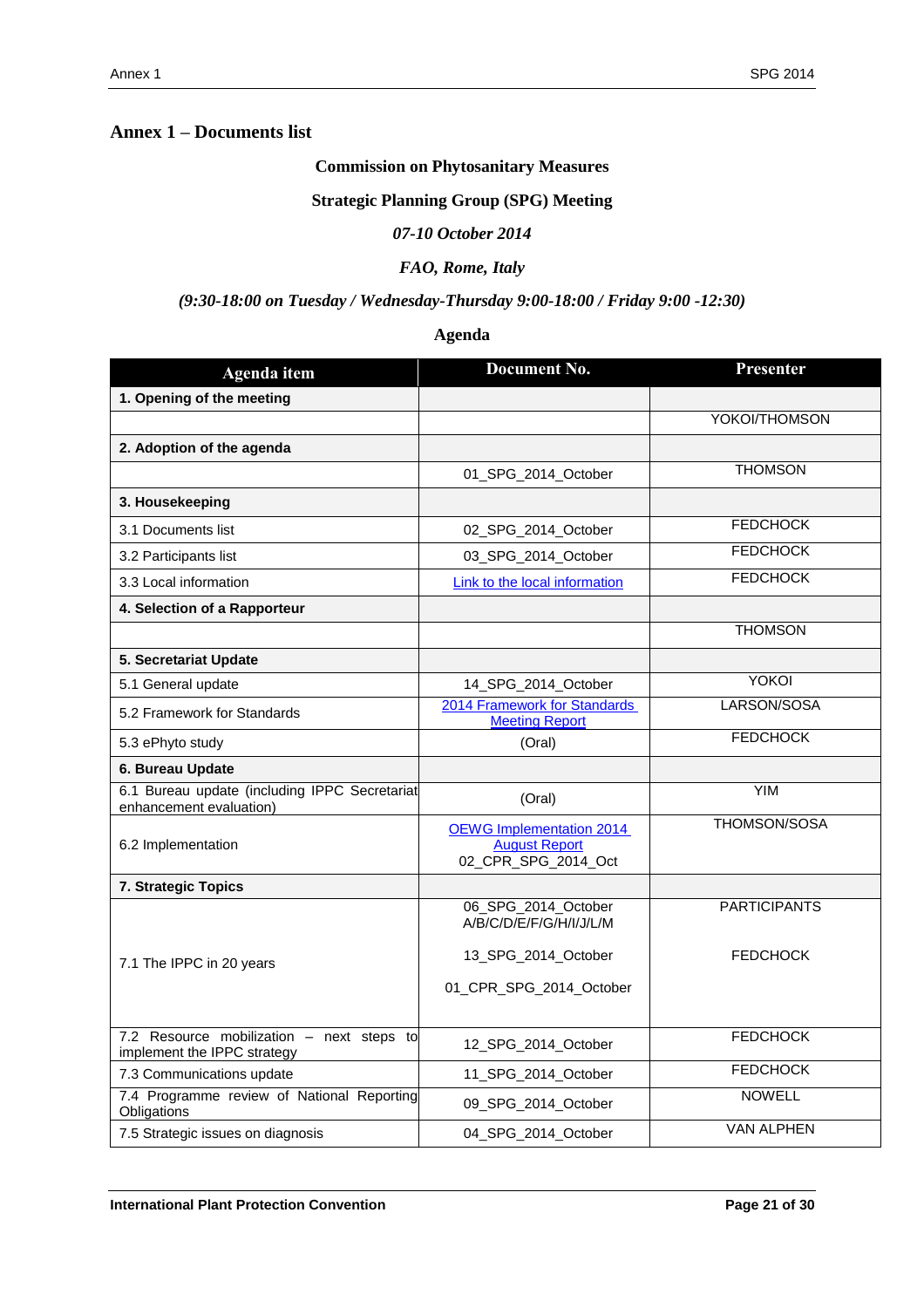| <b>Agenda</b> item                                                           | Document No.                               | <b>Presenter</b>       |
|------------------------------------------------------------------------------|--------------------------------------------|------------------------|
| 7.6 Traceability in phytosanitary context and<br>diversion from intended use | 05 SPG 2014 October<br>08 SPG 2014 October | <b>GREIFER</b>         |
| 7.7 Concepts of an ISPM                                                      | 07 SPG 2014 October                        | <b>CHARD</b>           |
|                                                                              |                                            |                        |
| 7.8 CDC review                                                               | 03 CPR SPG 2014 Oct                        | YOKOI/FUKUSHIMA        |
| 8. Topics proposed by Contracting Parties<br>and RPPOs                       |                                            |                        |
| 8.1 (as proposed and selected)                                               |                                            | Proposing participants |
| 9. Other business                                                            |                                            |                        |
|                                                                              |                                            |                        |
| 10. Next meeting                                                             |                                            |                        |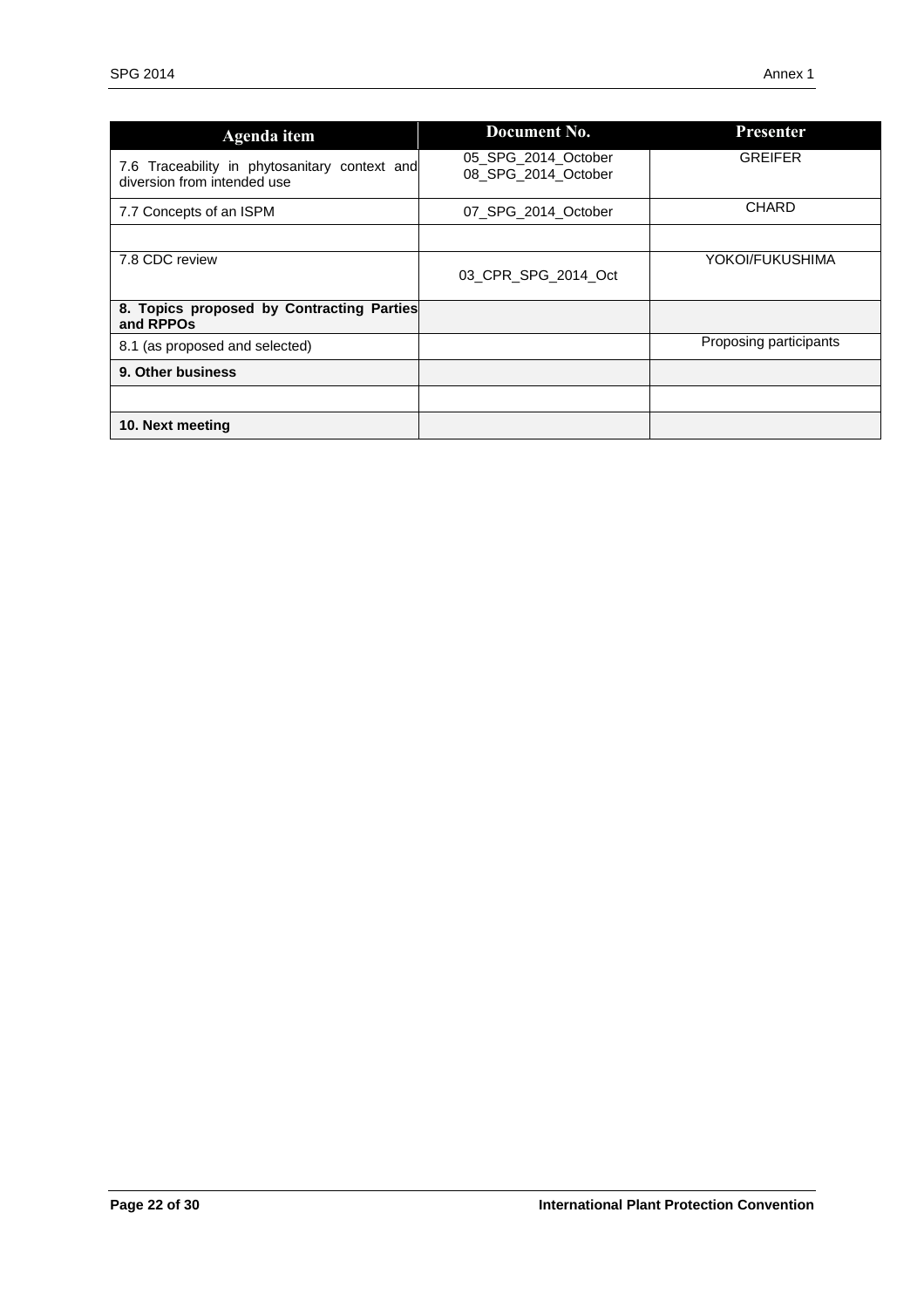# **Commission on Phytosanitary Measures**

# **Strategic Planning Group (SPG) Meeting**

*07-10 October 2014 FAO, Rome, Italy*

<span id="page-22-0"></span>

| <b>DOCUMENT NO.</b>                                                                                                       | <b>AGEND</b><br>A ITEM | <b>DOCUMENT TITLE</b>                                                                                                                                                                                                                                                                                                                                                                                                                       | <b>LEVEL OF</b><br><b>ACCESS</b> | <b>DATE POSTED</b><br>/ DISTRIBUTED                                                                                                                                                |
|---------------------------------------------------------------------------------------------------------------------------|------------------------|---------------------------------------------------------------------------------------------------------------------------------------------------------------------------------------------------------------------------------------------------------------------------------------------------------------------------------------------------------------------------------------------------------------------------------------------|----------------------------------|------------------------------------------------------------------------------------------------------------------------------------------------------------------------------------|
| <b>Other Documents</b>                                                                                                    |                        |                                                                                                                                                                                                                                                                                                                                                                                                                                             |                                  |                                                                                                                                                                                    |
| 01_SPG_2014_Oct                                                                                                           | $\overline{2}$         | Draft Agenda                                                                                                                                                                                                                                                                                                                                                                                                                                | All                              | 2014-09-16                                                                                                                                                                         |
| 02_SPG_2014_Oct                                                                                                           | 3                      | Documents list                                                                                                                                                                                                                                                                                                                                                                                                                              | All                              | 2014-09-16                                                                                                                                                                         |
| 03_SPG_2014_Oct                                                                                                           | 3                      | Participants list                                                                                                                                                                                                                                                                                                                                                                                                                           | All                              | 2014-09-16                                                                                                                                                                         |
| 04_SPG_2014_Oct                                                                                                           | 7.5                    | Discussion paper on Pest Diagnostic                                                                                                                                                                                                                                                                                                                                                                                                         | All                              | 2014-09-16                                                                                                                                                                         |
| 05_SPG_2014_Oct                                                                                                           | 7.6                    | Discussion paper on Diversion from<br>Intended use                                                                                                                                                                                                                                                                                                                                                                                          | All                              | 2014-09-16                                                                                                                                                                         |
| 06_SPG_2014_Oct<br>Α<br>➤<br>B<br>⋗<br>C<br>D<br>E<br>F<br>G<br>H<br>⋗<br>$\mathbf{I}$<br>➤<br>J<br>⋗<br>⋗<br>K<br>L<br>M | 7.1                    | <b>IPPC</b> in 20 Years<br>prepared by Canada<br>$\bullet$<br>prepared by Venezuela<br>$\bullet$<br>prepared by Ms. Chard<br>prepared by Australia<br>$\bullet$<br>prepared by New Zealand<br>$\bullet$<br>prepared by Nepal<br>prepared by USA<br>$\bullet$<br>prepared by Netherlands<br>$\bullet$<br>prepared by Zambia<br>prepared by Mr. Syanda<br>$\bullet$<br>prepared by Rep. Korea<br>prepared by Finland<br>prepared by Swaziland | All                              | 2014-09-17<br>2014-09-17<br>2014-09-17<br>2014-09-17<br>2014-09-17<br>2014-09-17<br>2014-09-18<br>2014-09-19<br>2014-09-22<br>2014-09-30<br>2014-09-30<br>2014-09-30<br>2014-10-08 |
| 07_SPG_2014_Octo                                                                                                          | 7.7                    | Concept note: purpose, status and<br>content of ISPMs                                                                                                                                                                                                                                                                                                                                                                                       | All                              | 2014-09-25                                                                                                                                                                         |
| 08 SPG 2014 Oct                                                                                                           | 7.6                    | Traceability in the Phytosanitary<br>Context                                                                                                                                                                                                                                                                                                                                                                                                | All                              | 2014-09-30                                                                                                                                                                         |
| 09_SPG_2014_Oct                                                                                                           | 7.4                    | Programme review of NRO                                                                                                                                                                                                                                                                                                                                                                                                                     | All                              | 2014-10-01                                                                                                                                                                         |
| 11_SPG_2014_Oct                                                                                                           | 7.3                    | <b>Communications Update</b>                                                                                                                                                                                                                                                                                                                                                                                                                | All                              | 2014-10-02                                                                                                                                                                         |
| 12_SPG_2014_Oct                                                                                                           | 7.2                    | Resource Mobilization - next steps                                                                                                                                                                                                                                                                                                                                                                                                          | All                              | 2014-10-02                                                                                                                                                                         |
| 13_SPG_2014_Oct                                                                                                           | 7.1                    | IPPC in Twenty Years - IPPC<br>Secretariat Proposal                                                                                                                                                                                                                                                                                                                                                                                         | All                              | 2014-10-02                                                                                                                                                                         |
| 14_SPG_2014_Oct                                                                                                           | 5.1                    | <b>IPPC General Update</b>                                                                                                                                                                                                                                                                                                                                                                                                                  | All                              | 2014-10-02                                                                                                                                                                         |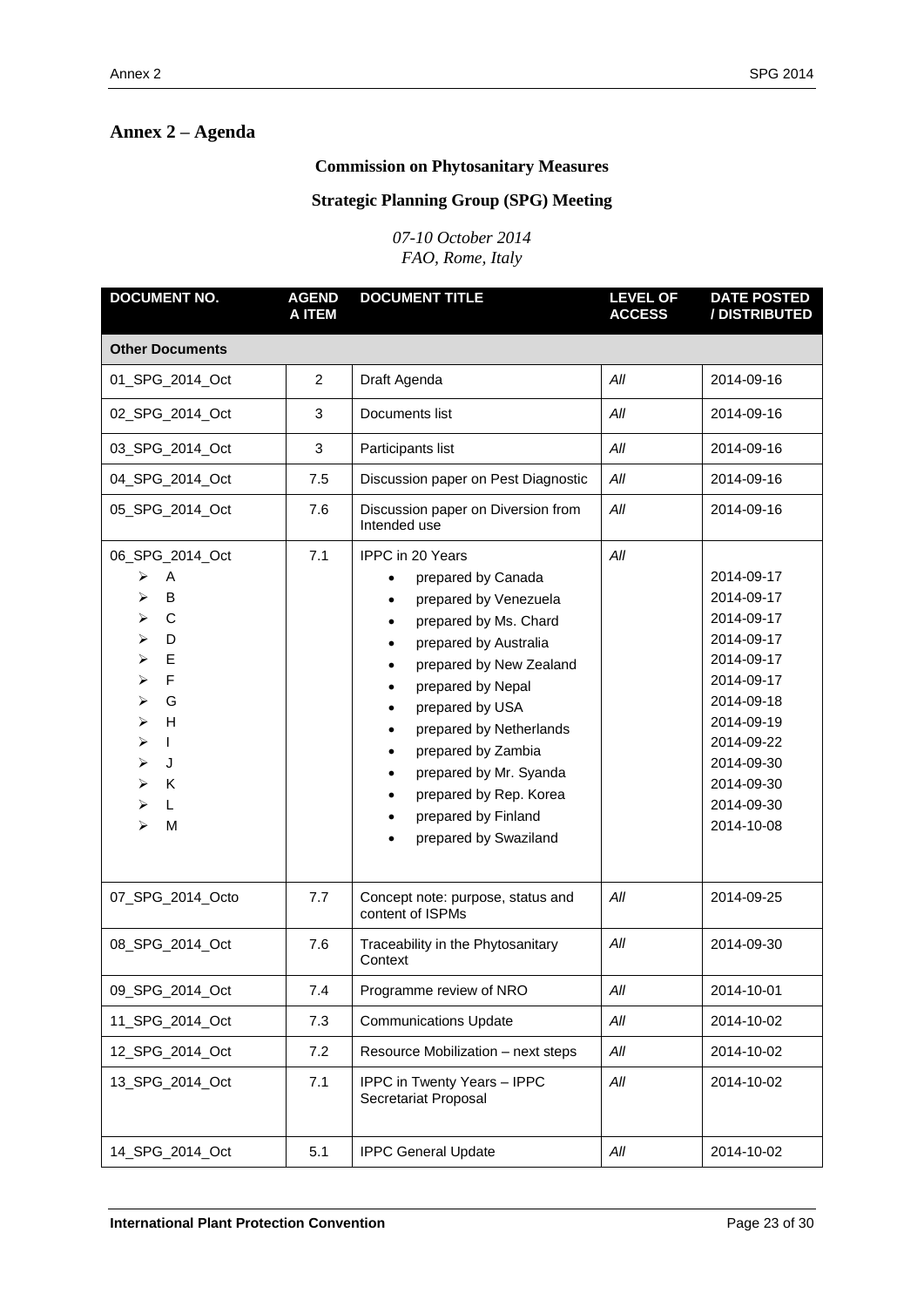| <b>DOCUMENT NO.</b> | <b>AGEND</b><br>A ITEM | <b>DOCUMENT TITLE</b>                                | <b>LEVEL OF</b><br><b>ACCESS</b> | <b>DATE POSTED</b><br>/ DISTRIBUTED |
|---------------------|------------------------|------------------------------------------------------|----------------------------------|-------------------------------------|
| 01 CPR SPG 2014 Oct | 7.1                    | Brainstorming - IPPC challenges and<br>opportunities | All                              | 2014-10-09                          |
| 02 CPR SPG 2014 Oct | 6.2                    | Summary of OEWG Report                               | All                              | 2014-10-09                          |
| 03 CPR SPG 2014 Oct | 7.8                    | Update of CDC Review                                 | All                              | 2014-10-10                          |

| <b>LINKS:</b>                                  | Agenda<br>item | <b>Content</b>                       |
|------------------------------------------------|----------------|--------------------------------------|
| <b>IPP</b> link to local information           | 3              | FAO Rome meetings: Local information |
| 2014 Framework for Standards Meeting<br>Report | 5.2            | <b>Framework Report</b>              |
| <b>OEWG Implementation 2014 August Report</b>  | 6.2            | <b>OEWG Implementation Report</b>    |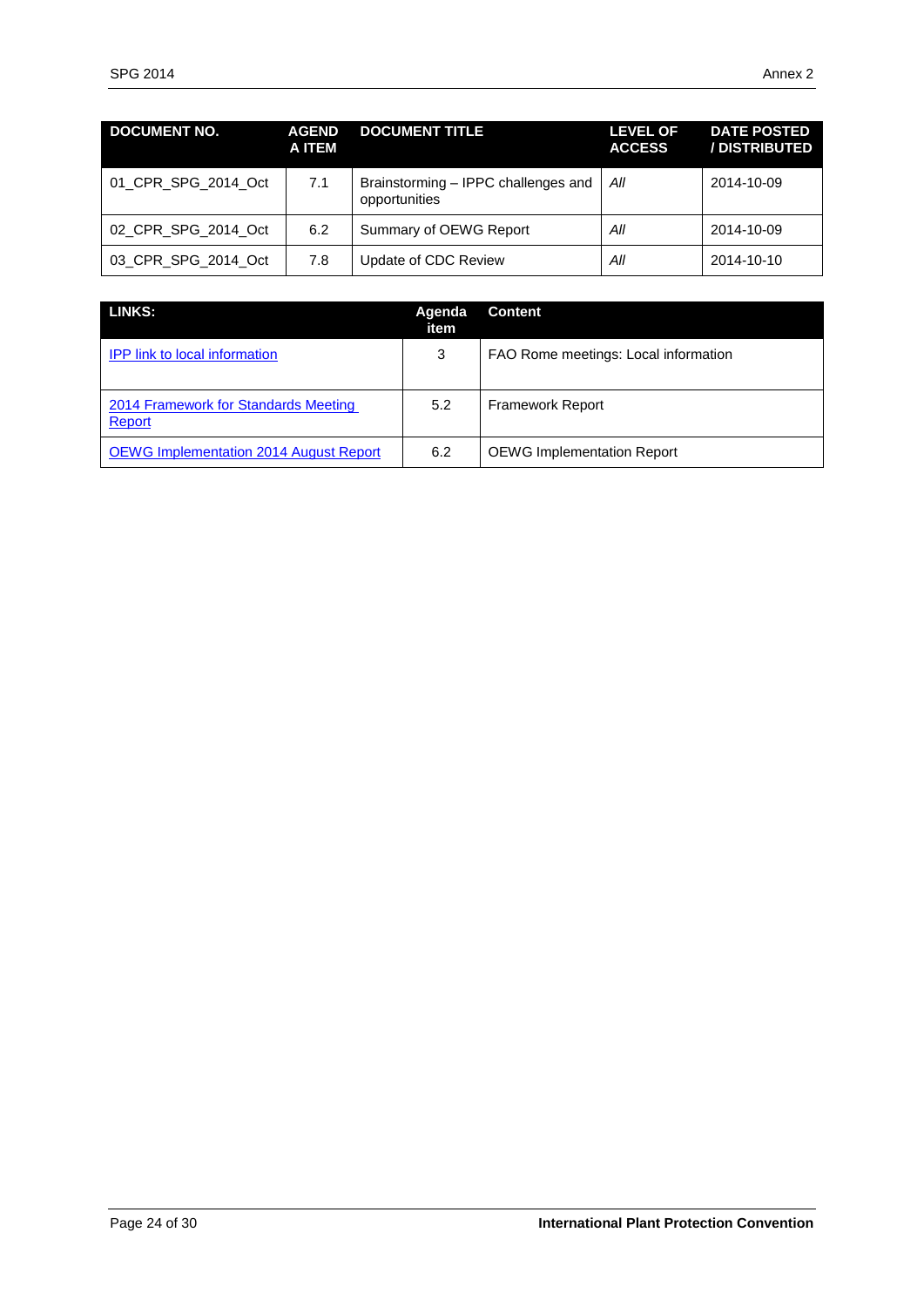# <span id="page-24-0"></span>**Annex 3 – Participants list**

# **Commission on Phytosanitary Measures**

**Strategic Planning Group (SPG) Meeting**

*A check () in column 1 indicates confirmed attendance at the meeting.* 

| <b>Role</b>             | Name, mailing, address,<br>telephone                                                                                                                                                                                                                                                                                                        | <b>Email address</b>            |
|-------------------------|---------------------------------------------------------------------------------------------------------------------------------------------------------------------------------------------------------------------------------------------------------------------------------------------------------------------------------------------|---------------------------------|
| <b>Bureau</b><br>Member | <b>M Lucien KOUAME KONAN</b><br>Inspecteur<br>Direction de la Protection des<br>Végétaux, du Contrôle et de la<br>Qaualité<br>Ministère de l'Agriculture<br>B.P. V7 Abidjan,<br><b>COTE D'IVOIRE</b><br>Phone: (+225) 07 903754<br>Fax: (+225) 20 212032                                                                                    | kouame@yahoo.fr<br>$\mathbf{I}$ |
| Bureau<br>Member        | Ms Kyu-Ock YIM<br>Senior Researcher<br><b>Export Management Division</b><br>Department of Plant Quarantine<br>Animal and Plant Quarantine Agency<br>Ministry of Agriculture, Food and Rural<br>Affairs<br>178 Anyang-ro Manan-gu<br>Anyang city, Gyunggi-do<br><b>REPUBLIC OF KOREA</b><br>Phone: (+82) 31 4207665<br>Fax: (+82) 31 4207605 | koyim@korea.kr                  |
| <b>Bureau</b><br>Member | <b>Mr Corne VAN ALPHEN</b><br><b>Coordinating Policy Officer</b><br>Phytosanitary Affairs<br>Plant Supply Chain and Food Quality<br>Department<br>Ministry of Economic Affairs<br>P.O. Box 20401<br>2500 EK - The Hague<br><b>THE NETHERLANDS</b><br>Phone: (+31) 618 596867                                                                | c.a.m.vanalphen@minez.nl        |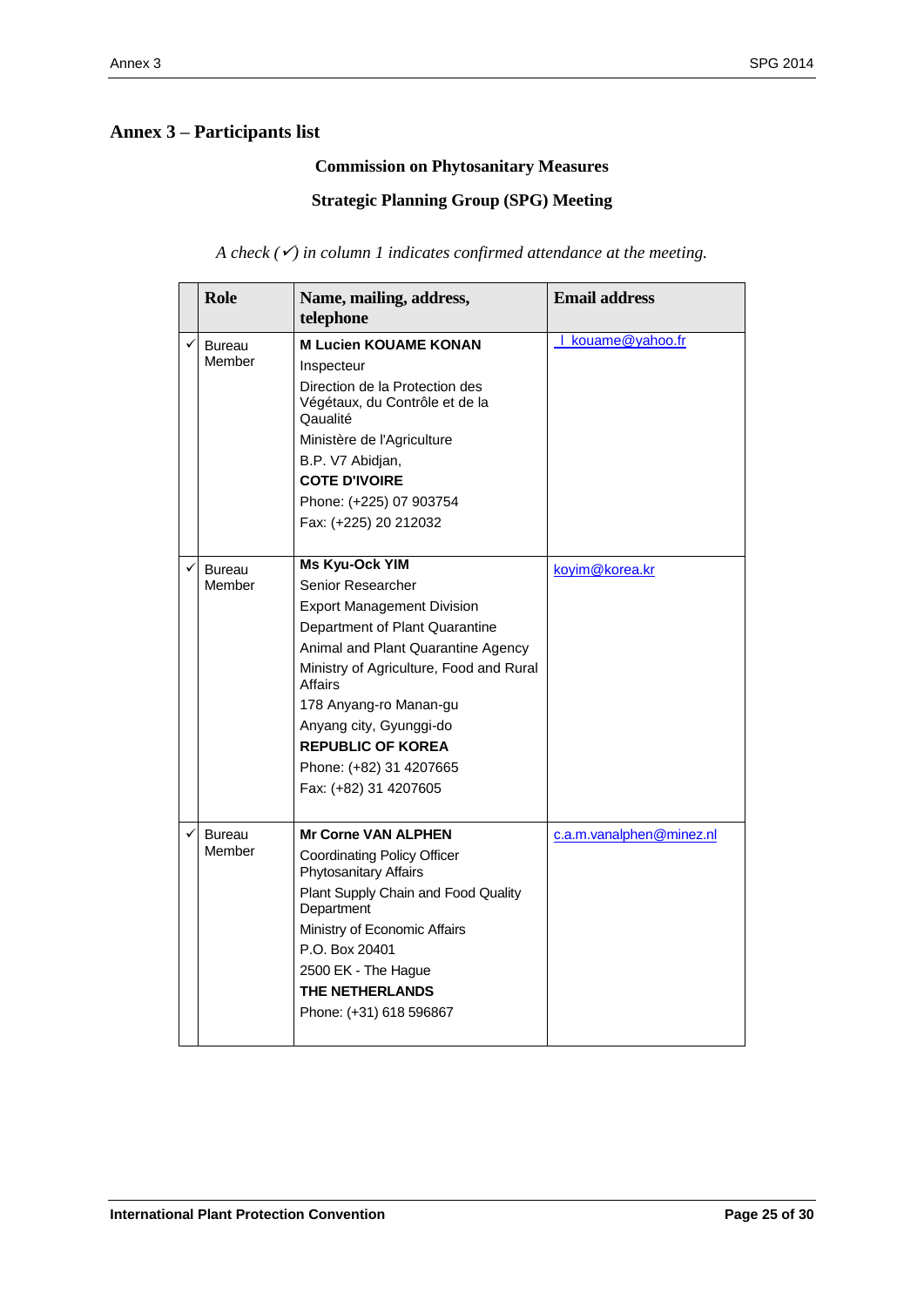|              | <b>Role</b>      | Name, mailing, address,<br>telephone                               | <b>Email address</b>          |
|--------------|------------------|--------------------------------------------------------------------|-------------------------------|
| ✓            | Bureau<br>Member | <b>Sr Diego QUIROGA</b>                                            | dquiroga@senasa.gov.ar        |
|              |                  | Director Nacional de Protección<br>Vegetal                         |                               |
|              |                  | Servicio Nacional de Sanidad y<br>Calidad Agroalimentaria (SENASA) |                               |
|              |                  | Av Paseo Colón, 315 - 4 Piso                                       |                               |
|              |                  | Buenos Aires,                                                      |                               |
|              |                  | <b>ARGENTINA</b>                                                   |                               |
|              |                  | Phone: (+54) 11 4121 5176                                          |                               |
|              |                  | Fax: (+54) 11 4121 5179                                            |                               |
| ✓            | Bureau<br>Member | <b>Mr Mohamed Refaat Rasmy</b><br><b>ABDELHAMID</b>                | capgoffice@gmail.com          |
|              |                  | Chief                                                              |                               |
|              |                  | Central Department of Agricultural<br>Quarantine                   |                               |
|              |                  | Ministry of Agriculture and Land<br>Reclamation                    |                               |
|              |                  | 5, Nadi El Seid Street                                             |                               |
|              |                  | Dokki, Cairo                                                       |                               |
|              |                  | <b>EGYPT</b>                                                       |                               |
|              |                  | Phone: (+20) 1 066643547                                           |                               |
| $\checkmark$ | <b>Bureau</b>    | <b>Mr John GREIFER</b>                                             | john.k.greifer@aphis.usda.gov |
|              | Member           | <b>Assistant Deputy Administrator</b>                              |                               |
|              |                  | <b>Plant Protection and Quarantine</b>                             |                               |
|              |                  | Animal and Plant Health Inspection<br>Service                      |                               |
|              |                  | Department of Agriculture                                          |                               |
|              |                  | 1400 Independence Ave., South<br><b>Building</b>                   |                               |
|              |                  | Washington DC 20250                                                |                               |
|              |                  | <b>USA</b>                                                         |                               |
|              |                  | Phone: (+1) 202 7207677                                            |                               |
| $\checkmark$ | Bureau           | <b>Mr Peter THOMSON</b>                                            | peter.thomson@mpi.govt.nz     |
|              | Member           | Director                                                           |                               |
|              |                  | Plant, Food and Environment Branch                                 |                               |
|              |                  | Ministry for Primary Industries                                    |                               |
|              |                  | PO Box 2526 Wellington                                             |                               |
|              |                  | <b>NEW ZEALAND</b>                                                 |                               |
|              |                  | Phone: (+64) 29 894 0353                                           |                               |
| ✓            |                  | <b>Mr Ralf LOPIAN</b>                                              | ralf.lopian@mmm.fi            |
|              |                  | Senior Advisor<br><b>International Affairs</b>                     |                               |
|              |                  | Ministry of Agriculture and Forestry                               |                               |
|              |                  | Mariankatu 23, Helsinki                                            |                               |
|              |                  | <b>FINLAND</b>                                                     |                               |
|              |                  | Phone: (+358) 295 162329                                           |                               |
|              |                  | Fax: (+358) 9 16052443                                             |                               |
|              |                  |                                                                    |                               |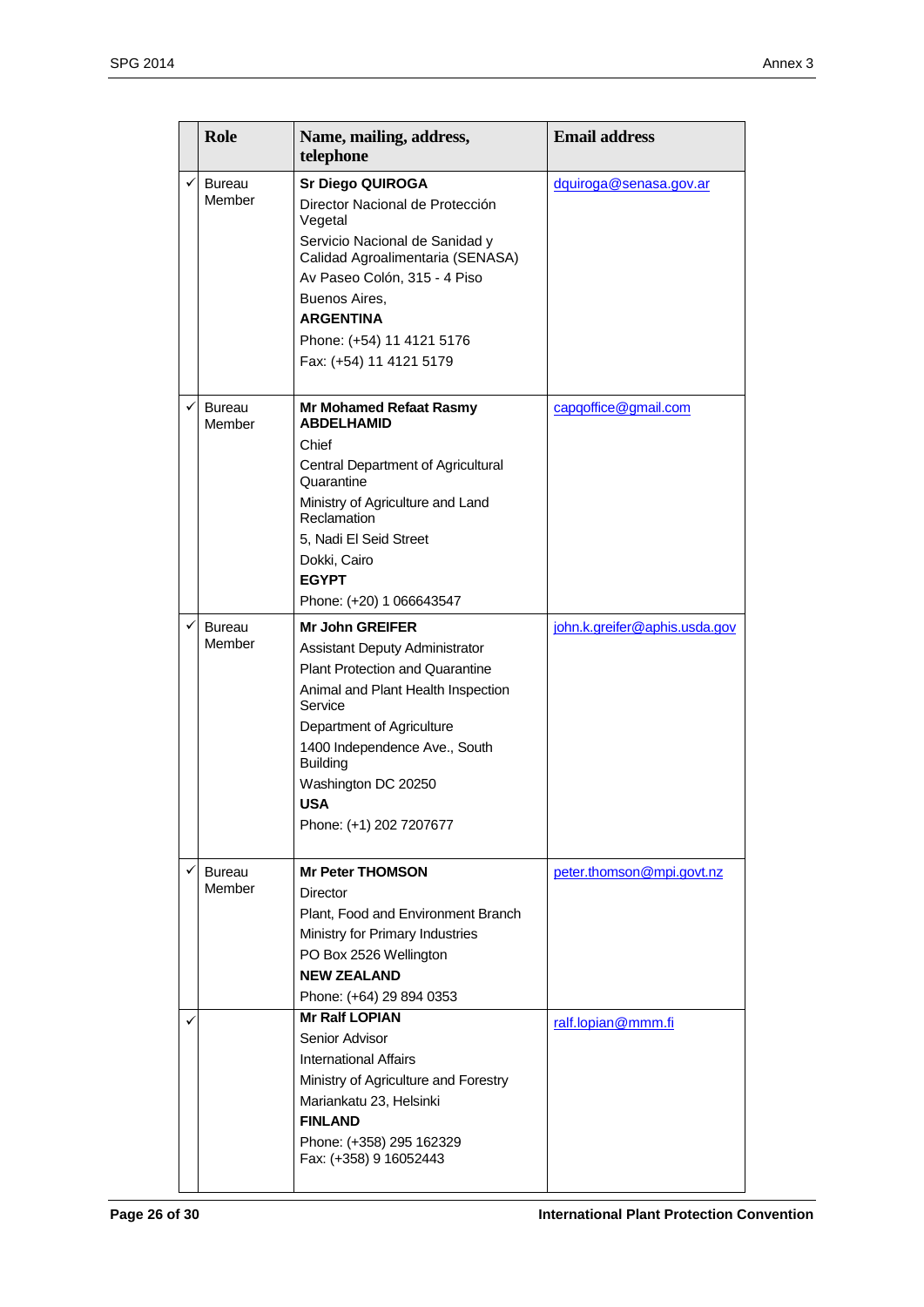|   | <b>Role</b> | Name, mailing, address,<br>telephone                                                                                                                                                                                                                                                                         | <b>Email address</b>       |
|---|-------------|--------------------------------------------------------------------------------------------------------------------------------------------------------------------------------------------------------------------------------------------------------------------------------------------------------------|----------------------------|
| ✓ |             | Mr Jan Bart ROSSEL<br>Director<br>International Plant Health<br>Department of Agriculture, Fisheries<br>and Forestry<br>GPO Box 858<br>Canberra ACT 2601<br><b>AUSTRALIA</b><br>Phone: (+61) 2 62725056<br>Fax: (+61) 2 62725835                                                                             | bart.rossel@daff.gov.au    |
|   |             | Mr John Hedley<br><b>Principal Adviser</b><br>International Policy Branch<br>Ministry for Primary Industries<br>PO Box 2526 Wellington<br><b>NEW ZEALAND</b><br>Phone: (+64) 29 8940428                                                                                                                      | john.hedley@mpi.govt.nz    |
|   |             | <b>Mr Damas MAMBA MAMBA</b><br>Point de contact CIPV<br>Chef de Division chargé de la Protection<br>des Végétaux à la DPPV<br>Ministère de l'agriculture et<br>développement rural<br>Croisement Blvd du 30 Juin et Batetela<br>B.P. 8722 Kinshasa-Gombe<br><b>CONGO DEM. REP</b><br>Phone: (+243) 812959330 | damasmamba@yahoo.fr        |
| ✓ |             | <b>Ms Jane CHARD</b><br>Head of Branch - Plant Biosecurity and<br>Inspections<br>Science and Advice for Scottish<br>Agriculture (SASA)<br>Roddinglaw Road, Edinburgh, EH12<br>9FJ,<br><b>UNITED KINGDOM</b><br>Phone: +44(0)131 244 8863   F:<br>+44(0)131 244 8940                                          | Jane.Chard@sasa.gsi.gov.uk |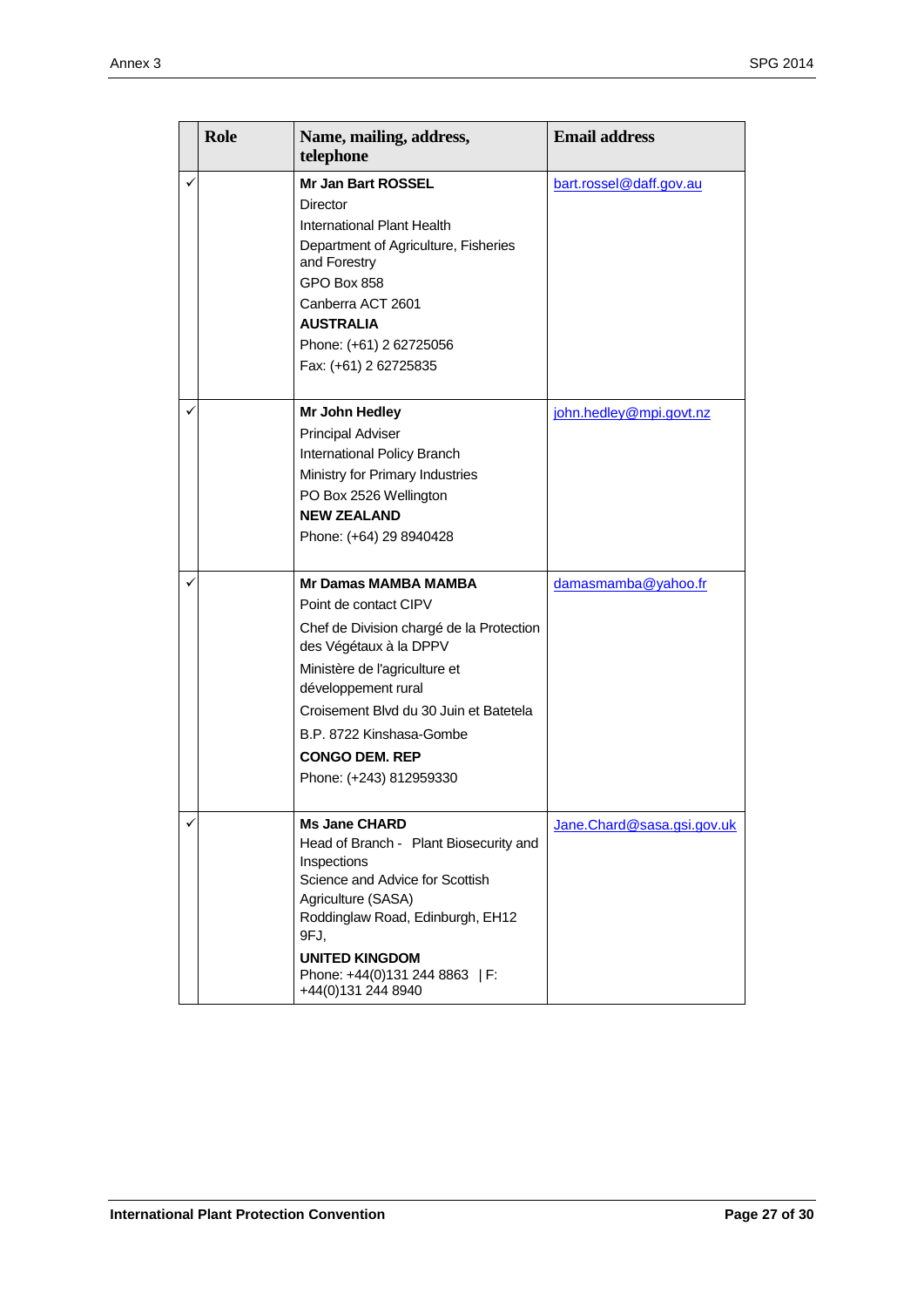|   | <b>Role</b> | Name, mailing, address,<br>telephone                                                                                                                                                                                                                                                                            | <b>Email address</b>                  |
|---|-------------|-----------------------------------------------------------------------------------------------------------------------------------------------------------------------------------------------------------------------------------------------------------------------------------------------------------------|---------------------------------------|
| ✓ |             | <b>Mr Sang HAN BAEK</b><br><b>Assistant Director</b><br><b>Export Management Division</b><br>Department of Plant Quarantine<br>Animal and Plant Quarantine Agency<br>Ministry of Agriculture, Food and Rural<br>Affairs<br>178 Anyang-ro Manan-gu<br>Anyang city, Gyunggi-do<br><b>REPUBLIC OF KOREA</b>        | ignis@korea.kr                        |
| ✓ |             | Mr Similo George MAVIMBELA<br><b>Research Officer</b><br>Agricultural Research and Specialist<br>Services<br>Ministry of Agriculture<br>Swaziland<br><b>SWAZILAND</b><br>Phone: 00268 2527 4095<br>Mobile: 00268 7605 0780<br>Fax: 00268 2527 4070                                                              | seemelo@yahoo.com                     |
| ✓ |             | <b>Mr Dili Ram SHARMA</b><br>Program Director, Plant Protection<br>Directorate<br>National Coordinator, National IPM<br>Programme in Nepal<br><b>Head NPPO</b><br><b>Contact Personnel of IPPC</b><br><b>NEPAL</b><br>Ph. No. 00977-1-5521597/5535844<br>Fax No. 00977-1-5010512/5535845<br>Mob. No. 9841369615 | sharmadilli@yahoo.com                 |
| ✓ |             | <b>Mr Masato FUKUSHIMA</b><br>Director<br><b>Plant Quarantine Office</b><br><b>Plant Protection Division</b><br>Food Safety and Consumer Affairs<br>Bureau<br>Ministry of Agriculture, Forestry and<br><b>Fisheries</b><br>1-2-1, Kasumigaseki, Chiyoda-ku,<br>Tokyo<br><b>JAPAN</b><br>Phone: (+81) 3 35028111 | masato fukushima@nm.maff.<br>$qo$ .jp |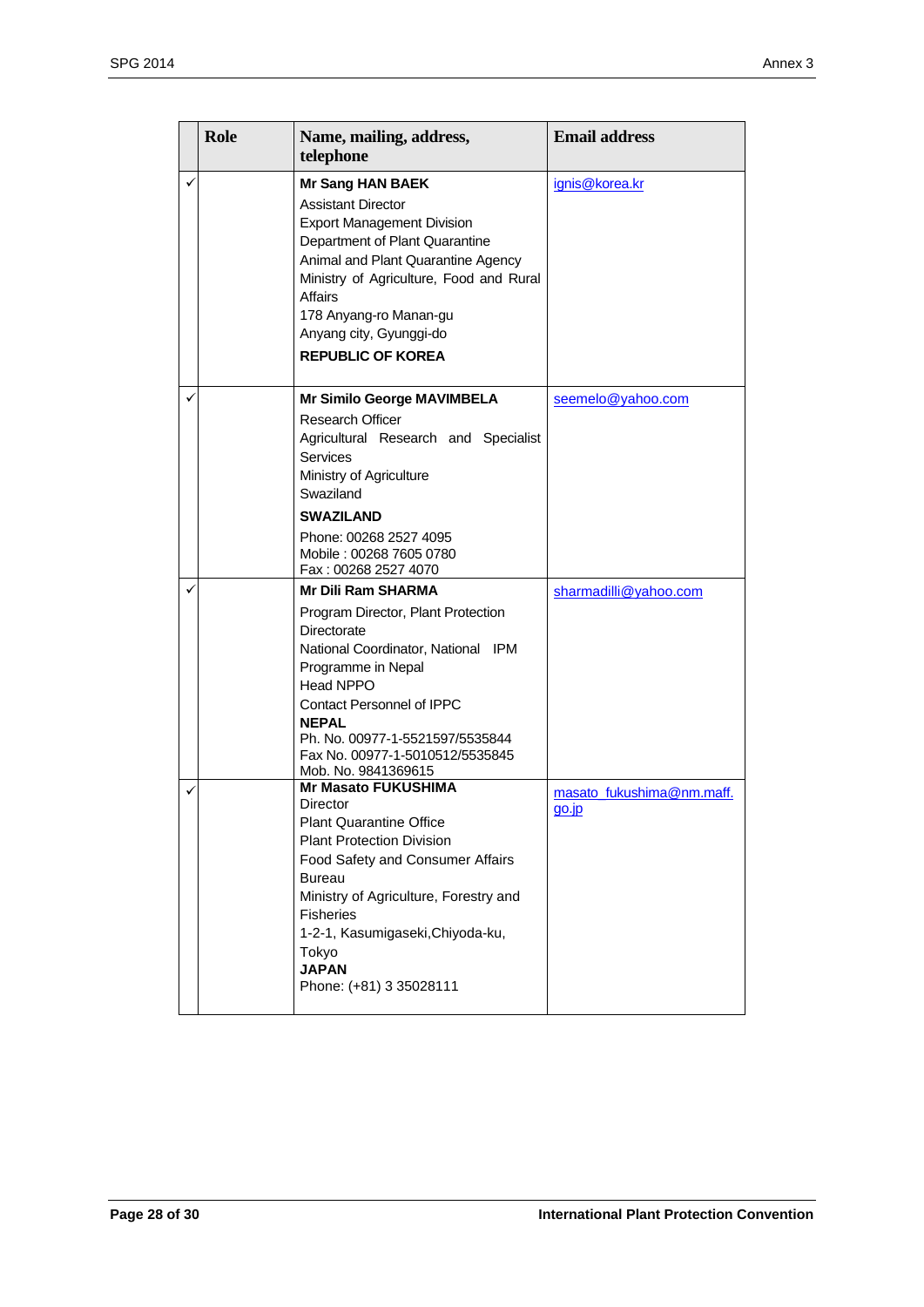| Role | Name, mailing, address,<br>telephone                                                                                                                                                                                                                                                                                     | <b>Email address</b>                         |
|------|--------------------------------------------------------------------------------------------------------------------------------------------------------------------------------------------------------------------------------------------------------------------------------------------------------------------------|----------------------------------------------|
|      | <b>Mr Masahiro AOKI</b><br><b>Section Chief</b><br>Food Safety and Consumer Policy<br><b>Division</b><br>Food Safety and Consumer Affairs<br>Bureau<br>Ministry of Agriculture, Forestry and<br><b>Fisheries</b><br><b>JAPAN</b><br>Phone: (+81) 3 35028732                                                              | masahiro aoki@nm.maff.go.jp                  |
|      | Mr Josiah M. SYANDA<br>Kenya Plant Health Inspectorate<br>Service (KEPHIS)<br>P o Box 19164 00501, Nairobi<br><b>KENYA</b><br>M +254 724 567873<br>O + 254 722 209504                                                                                                                                                    | jsyanda@kephis.org                           |
|      | <b>Ms Ines Maria ARES ALONZO</b><br>Asesora Técnica<br>Dirección General de Servicios<br>Agrícolas<br>Ministerio de Ganadería, Agricultura y<br>Pesca<br>Millan 4703<br>12300 Montevideo<br><b>URUGUAY</b><br>Phone: (+598) 23098410<br>Fax: (+598) 2309840                                                              | mares@mgap.gub.uy                            |
|      | <b>Mr Raul Enrique FERNANDEZ</b><br><b>PRIETO</b><br>Director Nacional de Salud Vegetal<br>Integral del Instituto Nacional de Salud<br>Agrícola Integral (INSAI).<br>Dirección: Urbanización El Toro, Calle<br>número 1, Avenida Las Delicias.<br>Maracay - Estado Aragua.<br><b>VENEZUELA</b><br>Telefono +584265136996 | nuevoinsaisaludvegetalintegr<br>al@gmail.com |
|      | <b>Mr Gregory WOLFF</b><br>Chief Plant Health Officer / Dirigeant<br>principal de la protection des végétaux<br>Director, Plant Biosecurity & Forestry<br>Division Canadian Food Inspection<br>Agency<br>59 Camelot Drive / 59 promenade<br>Camelot, Ottawa, ON K1A 0Y9<br><b>CANADA</b><br>Tel: (001) 613-773-7727      | greg.wolff@inspection.gc.ca                  |